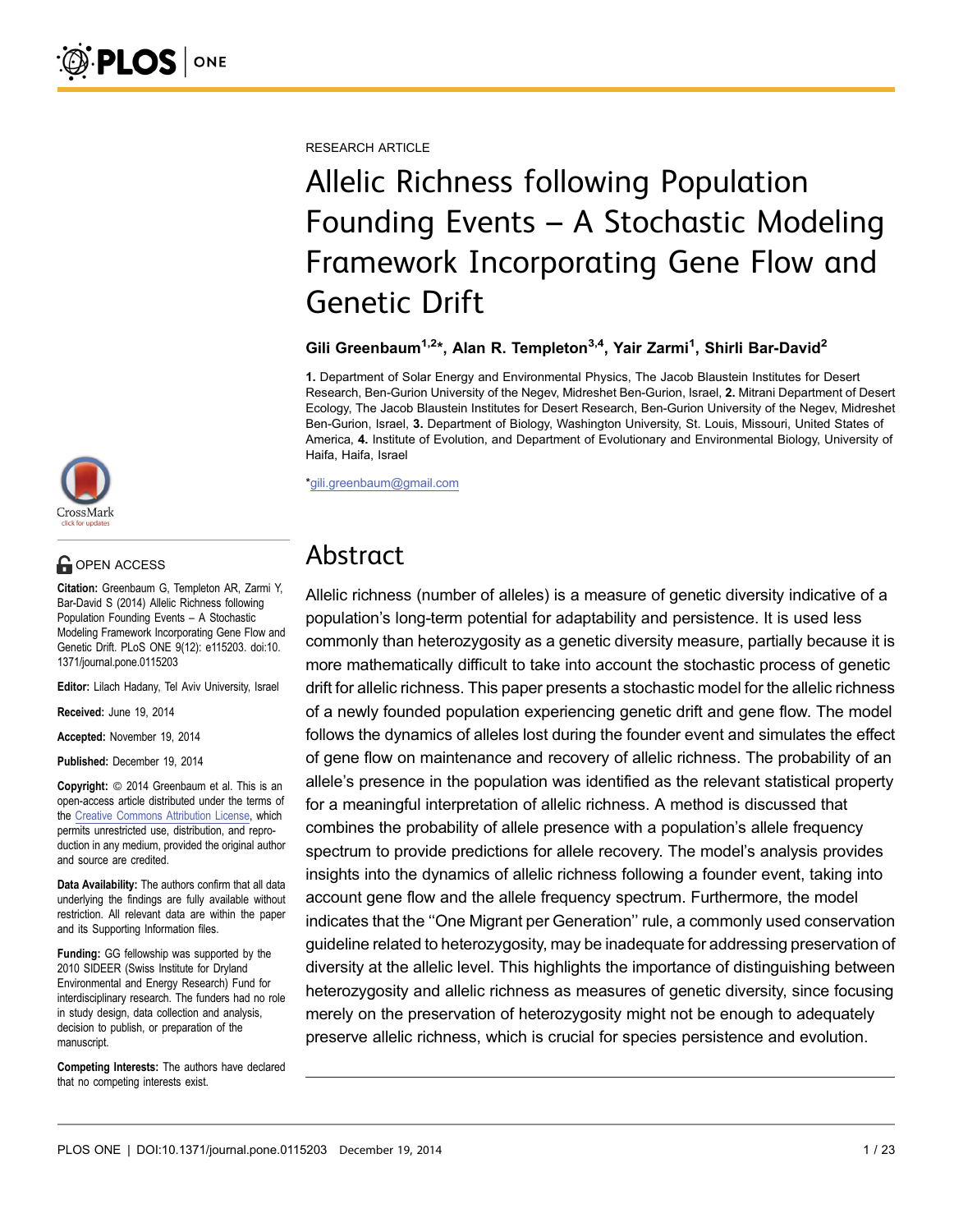#### Introduction

Genetic diversity is an important aspect of the dynamics of populations, as it is directly related to the evolutionary potential of the population and the deleterious effects of inbreeding [\[1\]](#page-20-0). There are, however, several different types of measures of genetic diversity, most notably measures based on heterozygosity and measures based on allelic richness (defined as the number of alleles). These groups of measures differ in their formulations, their ecological and evolutionary interpretations, and the mathematical frameworks in which they can be applied [\[2–4\].](#page-20-0)

Observed heterozygosity  $(H<sub>O</sub>)$ , the frequency of heterozygous individuals in a population, or expected heterozygosity  $(H_E)$ , the probability that two gametes, randomly chosen from the gene pool, are of different alleles, are by far the measures most commonly used by the majority of papers that present a genetic summary of populations [\[4\]](#page-20-0) (e.g., [\[5,](#page-20-0) [6\]\)](#page-20-0). These measures are very sensitive to the allele frequencies in the population, rather than just to the number of alleles. It has been shown that a decrease in the observed heterozygosity can induce a decrease in the average fitness of individuals [\[7,](#page-20-0) [8\]](#page-20-0), and thus this measure has clear ecological consequences. There exists an extensive mathematical framework, Fstatistics, first presented by Wright [\[9\]](#page-20-0), that allows for the modeling and analysis of varied scenarios regarding heterozygosity, as well as the inclusion of processes such as gene flow to provide quantitative predictions and assessments. Allele richness (also referred to as allelic diversity) is calculated as the average number of alleles per locus [\[1\]](#page-20-0). A decrease in the allelic richness could lead to a reduction in the population's potential to adapt to future environmental changes, since this diversity is the raw material for evolution by natural selection [\[10\].](#page-20-0) While not all variation is related to the adaptive potential, clearly no standing variation exists if no allelic richness exists. Moreover, there is evidence that high allelic richness, even of merely neutral alleles, increases evolvability by making a larger fraction of the genotypic space accessible by fewer mutational events [\[11\]](#page-20-0). Allelic richness is, therefore, a strong indicator for the evolutionary potential of a population [\[2,](#page-20-0) [3,](#page-20-0) [12](#page-21-0)[\]](#page-20-0), and it has been suggested that this measure is of key importance in population conservation and management [\[13–18\].](#page-21-0) Allelic richness measures are also commonly presented in population genetic summaries (as the number of alleles in a given locus or the mean number of alleles per locus). However, in practice, conclusions pertaining to these measures are often merely comparative, such as ''population A has higher allelic richness than population B'' or ''the population had higher allelic richness at time  $T$  than at time  $S'$ , and not quantitative.

As human activity pushes many species closer to extinction, conservation of populations is increasingly becoming a major concern, and an important aspect of conservation is addressing the preservation of genetic diversity [\[19\]](#page-21-0). Conservation programs combine general rules and guidelines, usually derived from the F-Statistics framework, with the specific ecological scenario in question [\[12,](#page-21-0) [20\].](#page-21-0) One such general rule, concerning gene flow, is the ''One Migrant per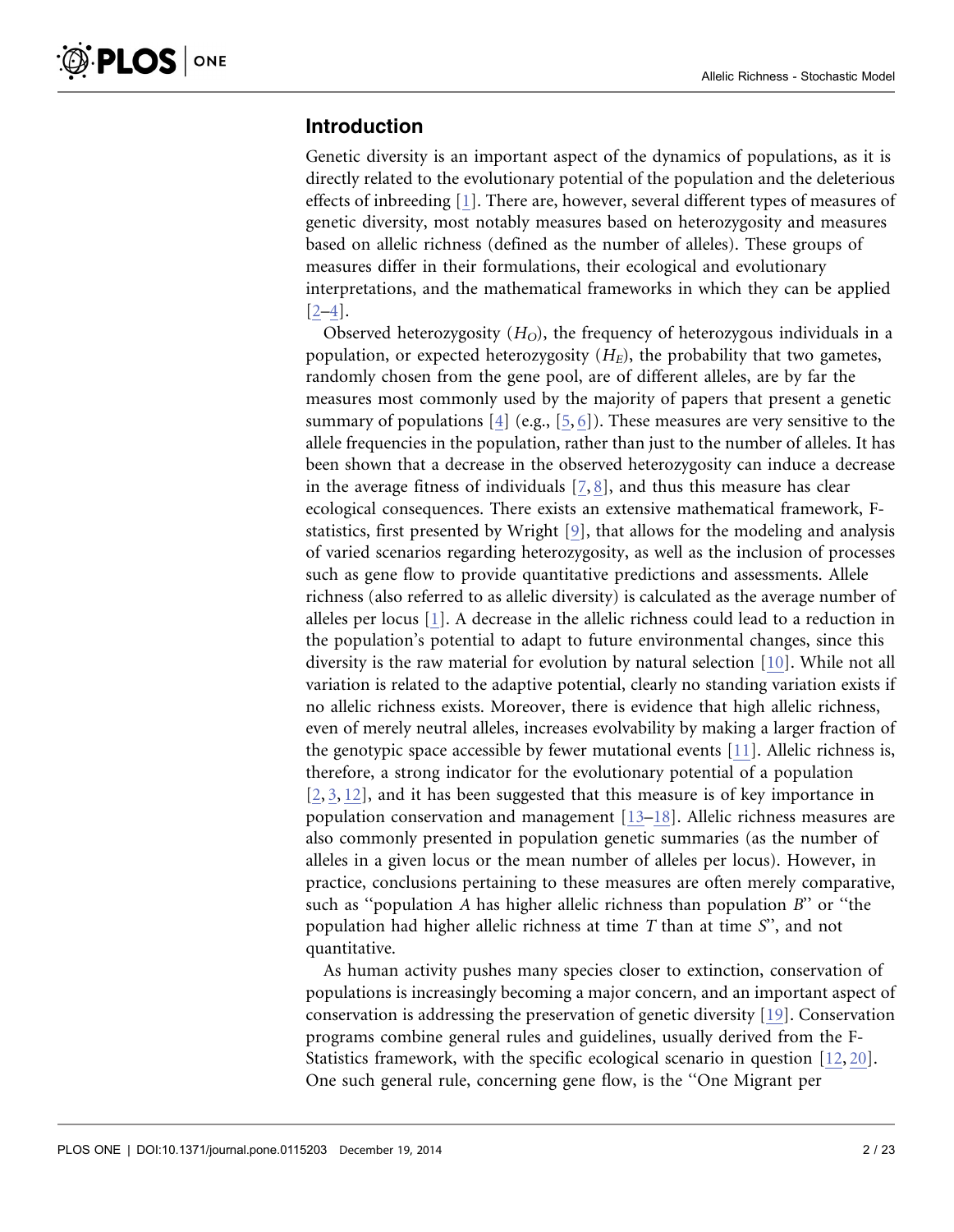Generation'' (OMPG) rule [\[12,](#page-21-0) [21\]](#page-21-0). The rule states that, under the conditions of an island model of migration in which gene flow is not influenced by distance or any geographical feature, an exchange of one effective migrant per generation (effective migrants are migrants that breed and contribute to the population's gene pool; for the purpose of this paper, all migrants will be regarded as effective migrants) is enough to adequately maintain the genetic diversity of the population [\[22,](#page-21-0) [23\]](#page-21-0). This rule is derived from the island model [\[24\],](#page-21-0) and other F-statistics models have been formulated (e.g., the stepping stone model [\[25\]](#page-21-0)), but they are used less frequently as conservation guidelines.

Founder events are known to decrease the genetic diversity of the population [\[26\],](#page-21-0) and are often followed by a demographic expansion. It has been shown, both theoretically  $[2, 26-30]$  $[2, 26-30]$  and empirically  $[27, 31]$ , that allelic richness is more sensitive than heterozygosity to founder events followed by expansions, since allelic richness does not consider abundances of the alleles but only their presence (a rare allele that is lost in a founder event will probably not affect heterozygosity much, but the loss does reduce allelic richness). Moreover, allelic richness is more indicative of the evolutionary potential of the population in the long-run in these scenarios  $[2, 3, 12]$  $[2, 3, 12]$  $[2, 3, 12]$  $[2, 3, 12]$  $[2, 3, 12]$ , as the existence of alleles, rather than their frequencies, holds a significant part of potential for response to selection, as selection limits are determined by the initial allelic composition [\[13,](#page-21-0) [32\]](#page-21-0) (studied for biallelic loci by [\[33–35\]\)](#page-21-0) rather than by levels of heterozygosity. For example, consider a population with *n* different alleles with different selection coefficients (e.g., taken randomly from a uniform distribution  $U(0,1)$ ). If we consider that only selection is at play, eventually alleles with the highest selection coefficients will become abundant while the rest will be lost. Thus the eventual fitness of the population will be determined by the expected maximal value of the initial selection coefficients, a value which depends on *n*, the number of alleles  $(1 - \frac{1}{n+1})$  in the case of the uniform distribution above). This maximal value is higher when  $n$  is larger, and therefore, populations with higher allelic richness are expected to eventually show higher average fitness, under these assumptions. Nevertheless, most theoretical models and conservation applications pertaining to these scenarios are still drawn from the F-Statistics framework [\[4\],](#page-20-0) where higher heterozygosity levels are considered to convey increased response to selection. While some work has been done in modeling allelic richness [\[36–](#page-21-0)[39](#page-22-0)[\],](#page-21-0) the field has not yet been fully investigated.

Founder events are often followed by a loss of alleles, referred to as the ''founder effect'' [\[40\].](#page-22-0) The founders of the new population seldom carry all the alleles that existed in the original population. This loss of alleles might later be countered by gene flow induced by migrants arriving from the source population carrying the lost alleles, and therefore, gene flow is a force that may recover allelic richness, as well as heterozygosity [\[41\].](#page-22-0) Since founded populations are usually small, genetic drift – the stochastic element of the genetic process that can lead to the loss of alleles – is another relevant genetic force that needs to be taken into account. These two forces can be seen as acting in opposing directions in the founded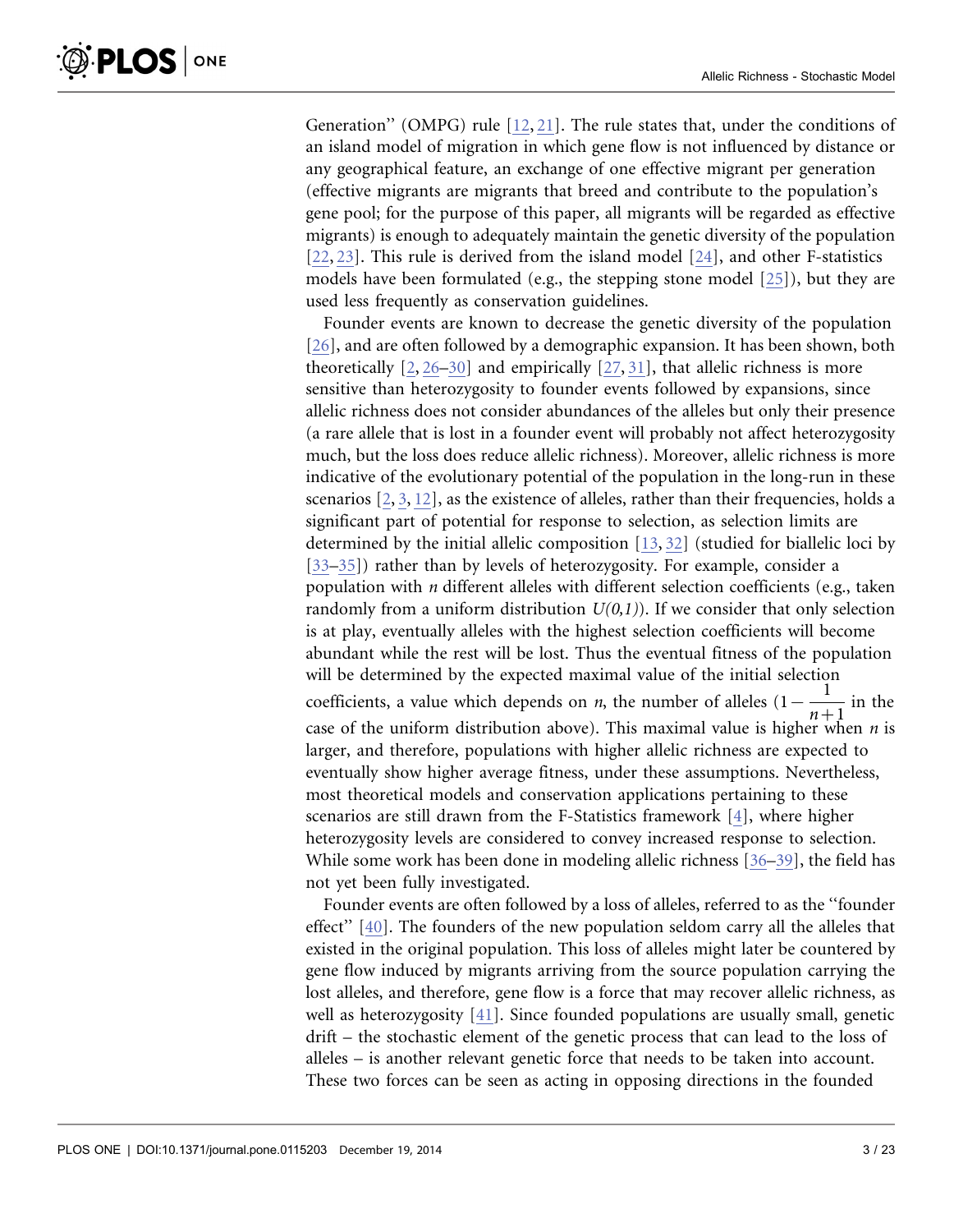population, with gene flow potentially generating an increase in allelic richness and genetic drift leading to a decrease.

The goal of this paper is to present a simulation framework, to be used as a method for estimating the maintenance and recovery of allelic richness, as well as for identifying the appropriate statistical properties with which to address allelic richness in similar modeling frameworks. A model was developed in a neutral theory [\[42,](#page-22-0) [43\]](#page-22-0) context that focuses on gene flow and genetic drift in a founder scenario. The model tracks and simulates a single allele lost in the founder event under different demographic parameters and allele frequencies, and later it is shown how the single-allele results can be extended and applied to the entire allele frequency spectrum to give a meaningful estimation of overall allelic richness recovery. While the model does not include mutation and selection, although they may be relevant in many scenarios, it provides insights into the potential effect of gene flow in the recovery of allelic richness. The model's results also demonstrate that the OMPG rule may not be sufficient to conserve allelic richness, and thus they emphasize the need to distinguish between allelic richness and heterozygosity regarding management conclusions pertaining to migration rates between populations. Such conclusions should be drawn while taking both measures into account.

#### Methods

#### 2.1. Model

The model consists of a source population and a newly founded population. The source population is the population from which the founded population originated and from which migrants can possibly arrive. It is assumed to be an ideal population at Hardy-Weinberg equilibrium, much larger than the founded population, and is therefore assigned a static genetic description (i.e., allele frequencies in the population do not change over time), while the founded population is dynamic in this regard. The model tracks the frequency of a single allele in the founded population over time. The founded population is assumed to be demographically expanding with a discrete logistic equation describing the population size:

$$
N_{t+1} = N_t + rN_t(1 - \frac{N_t}{K})
$$
\n(1)

where  $N_t$  is the population size at time t, r is the population growth rate and K the carrying capacity (note that migration does not affect the population size).  $N_t$  was rounded to the nearest integer to delineate the population size for the purpose of performing simulations. Since the goal of the model is to assess the potential of migration to negate allele loss as a result of the founder effect, the allele in question is assumed to have been lost during the founding process, and therefore, its initial frequency is 0. The same allele has a constant frequency of Q in the source population.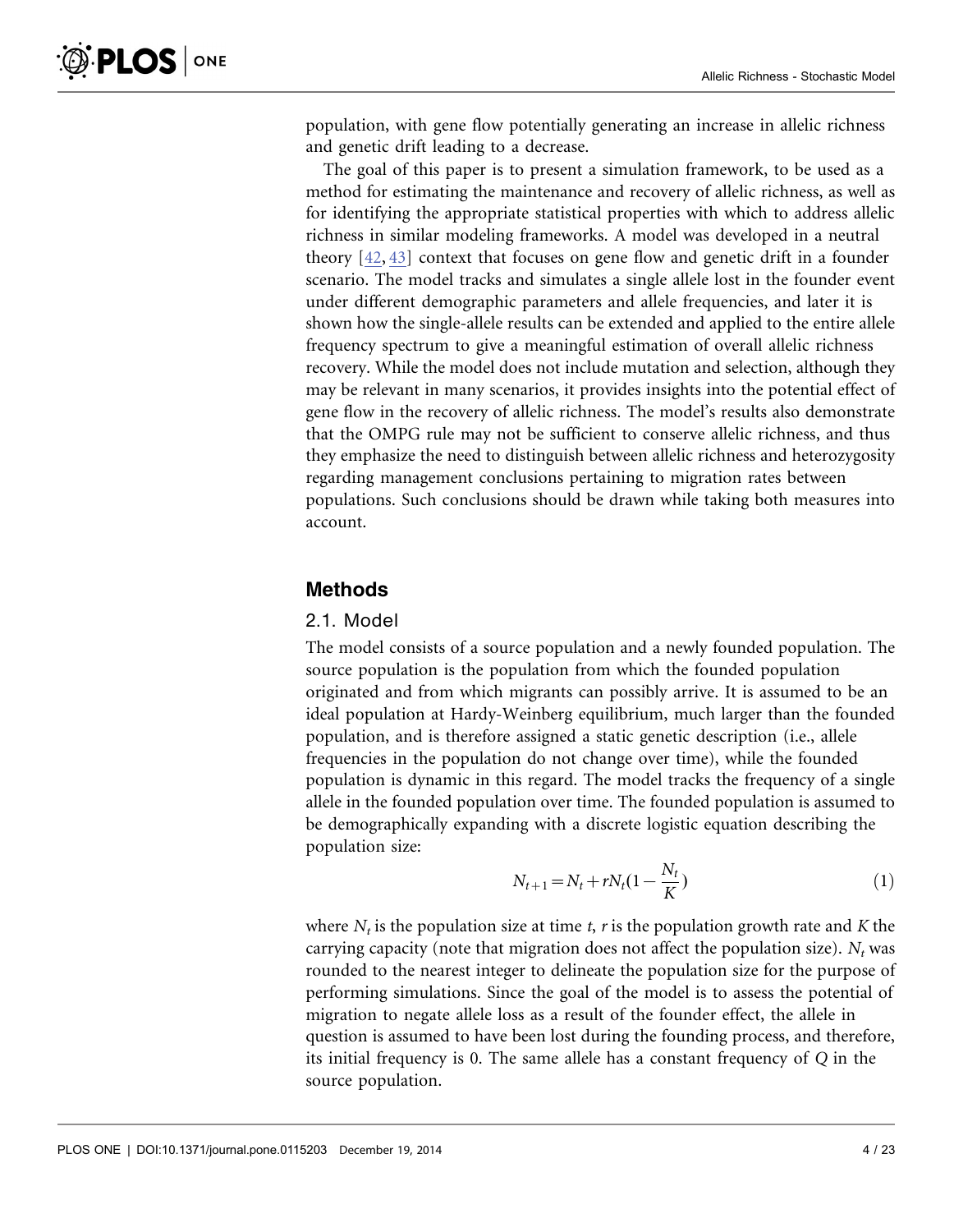<span id="page-4-0"></span>The model assumes a Poisson-distributed migration pattern. The mean number of migrants per generation from the source population to the founded population is M and the mean number of migrants from the founded population back to the source population is  $mN_t$  (a proportion m of the population each generation). Migration is defined to be asymmetric because we assume the source population is large and static, while the size of the founded population is dynamic (following eq. 1). Note that the inclusion of back-migration when the source population is constant could have been left out of the model, since these migrating individuals are effectively ''lost'', but it has been included in order to provide an outline for future development of the model (here we assume that the source population is very large, and therefore, the effect of back migration on the source population allele frequencies is negligible). We also used a deterministic migration pattern, in which the number of migrants per generation is constant (see [S1 Appendix](#page-18-0) and [S1](#page-19-0) and [S2 Tables\)](#page-20-0). Migrants are assumed to carry the allele in question according to the frequency of the allele in the population from which they are migrating.

Genetic drift is simulated according to the Wright-Fisher model [\[24\]:](#page-21-0) a random independent draw for each gamete determines whether it is a gamete of the allele in question or not. This induces a binomial distribution on the number of gametes of the allele. The model, combining both gene flow and genetic drift, can thus be summarized as follows:

$$
q_{t+1} = \frac{B(2N_{t+1} - 2M_{t+1}^*, q_t) + B(2M_{t+1}, Q)}{2N_{t+1} - 2M_{t+1}^* + 2M_{t+1}}
$$
(2)

with the initial condition  $q_1=0$ . Here  $q_t$  is the allele frequency;  $B(n,p)$  is the Binomial distribution with *n* number of trials and success probability  $p$ ;  $M_t^*$ , the number of migrants back-migrating to the source population at time  $t$ , is a random variable with a Poisson distribution  $M_t^* \sim \text{Pois}(mN_t)$ ; and  $M_t$ , the number of migrants to the founded population at time  $t$ , is a random variable with a Poisson distribution  $M_t \sim Pois(M)$ . The numerator represents the number of alleles in the population after one generation of migration as the sum of two random variables with the first reflecting alleles drawn from the founded population's gene pool and the second alleles drawn from the migrants, and the denominator represents the relevant population size.

The expected value of  $q_t$  is thus given by:

$$
E[q_{t+1}] = \frac{E[q_t]N_{t+1}(1-m) + QM}{N_{t+1}(1-m) + M}
$$
\n(3)

and at equilibrium, the expected value is  $E[q_{equilibrium}] = Q$  (for  $M > 0$ ). This theoretical expected value should be approached when the stochastic nature of the process (i.e. genetic drift) is negligible, but otherwise, the empirical mean allele frequency at equilibrium,  $\overline{q_{equilibrium}}$ , might also depend on other parameters, due to the absorbing boundaries of the genetic drift process at  $q=0$  and  $q=1$ .

A comprehensive theory for analytically describing  $\overline{q_{equilibrium}}$  that takes all the model parameters into account is not yet available, but a simplified approxima-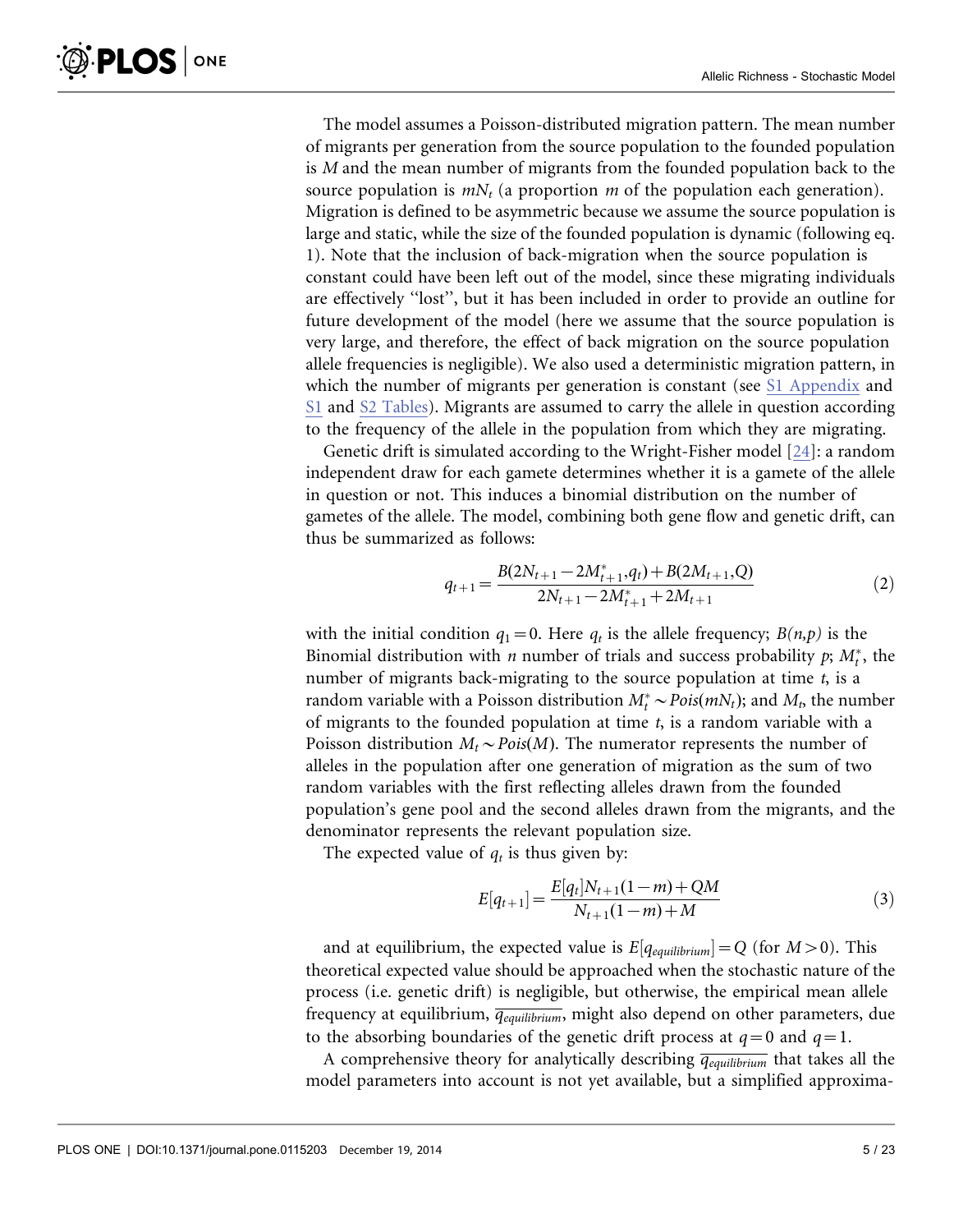<span id="page-5-0"></span>tion can be used. The expected waiting time between arrival from the source population of two individual alleles is  $T_a = \frac{1}{2MQ}$  as  $t \rightarrow \infty$ , and the expected waiting time for an individual allele's loss, assuming that the population is at carrying capacity ( $N=K$ ), is approximately  $T<sub>l</sub>=2 \ln (2K)$  [\[44\]](#page-22-0) (here an additional assumption is made, that the allele frequency at arrival is very small compared to K). Thus, for  $M > \frac{1}{40 \log n}$  $\frac{1}{4Q\ln(2K)}$ , the waiting time between arrivals is shorter than the loss time  $(T_a < T_l)$ , and we expect  $\overline{q_{equilibrium}} = Q$  to hold. Otherwise,  $\overline{q_{equilibrium}}$  is expected to be lower in proportion to the time interval in which the allele is present:

$$
\overline{q_{equilibrium}} = Q \frac{T_l}{T_a} = 4MQ^2 \ln(2K). \tag{4}
$$

#### 2.2. Simulations

Simulations were carried out for different scenarios with the following parameter values: initial population size  $N_0 = 5,10,20$ ; carrying capacity  $K = 200,400,1000$ ; population growth rate  $r=0.01,0.05,0.1$ . All scenarios were simulated for frequencies in the source population of  $Q=0.01$  to 0.02 (0.01 intervals) and migration rates from the source population to the founded population of  $M=0.1$ to 30 (0.1 intervals). For all simulations, a fixed back-migration value of  $m=0.05$ was used. These parameters were chosen to illustrate the presented framework since they could be reasonable parameters for a reintroduction of a mammalian population, as a possible application, but the framework is not restricted to these parameters.

We ran 1000 simulations for each scenario. The mean allele frequency and the probability of allele presence (see below) were calculated for each generation across the 1000 simulations. Each of these simulations was run until equilibrium was reached, plus an additional 200 generations to generate the equilibrium phase of the system (equivalent to the migration-drift balance). The equilibrium generation was defined by first defining an equilibrium separately for the mean allele frequency and for the probability of allele presence. Equilibrium was defined as the generation for which the following 100 generations show no trend, i.e., the difference between the number of generations showing a positive change in the statistical property (mean allele frequency or probability of allele presence) and the number of generations showing a negative change was one or zero. The overall equilibrium was taken as the greater of these two equilibria to ensure that the system is stable for both statistical properties. This conservative definition of equilibrium, which could overestimate the actual time needed to reach equilibrium, was chosen to ensure that the analysis is done within the equilibrium phase rather than to determine precisely the time needed to reach equilibrium.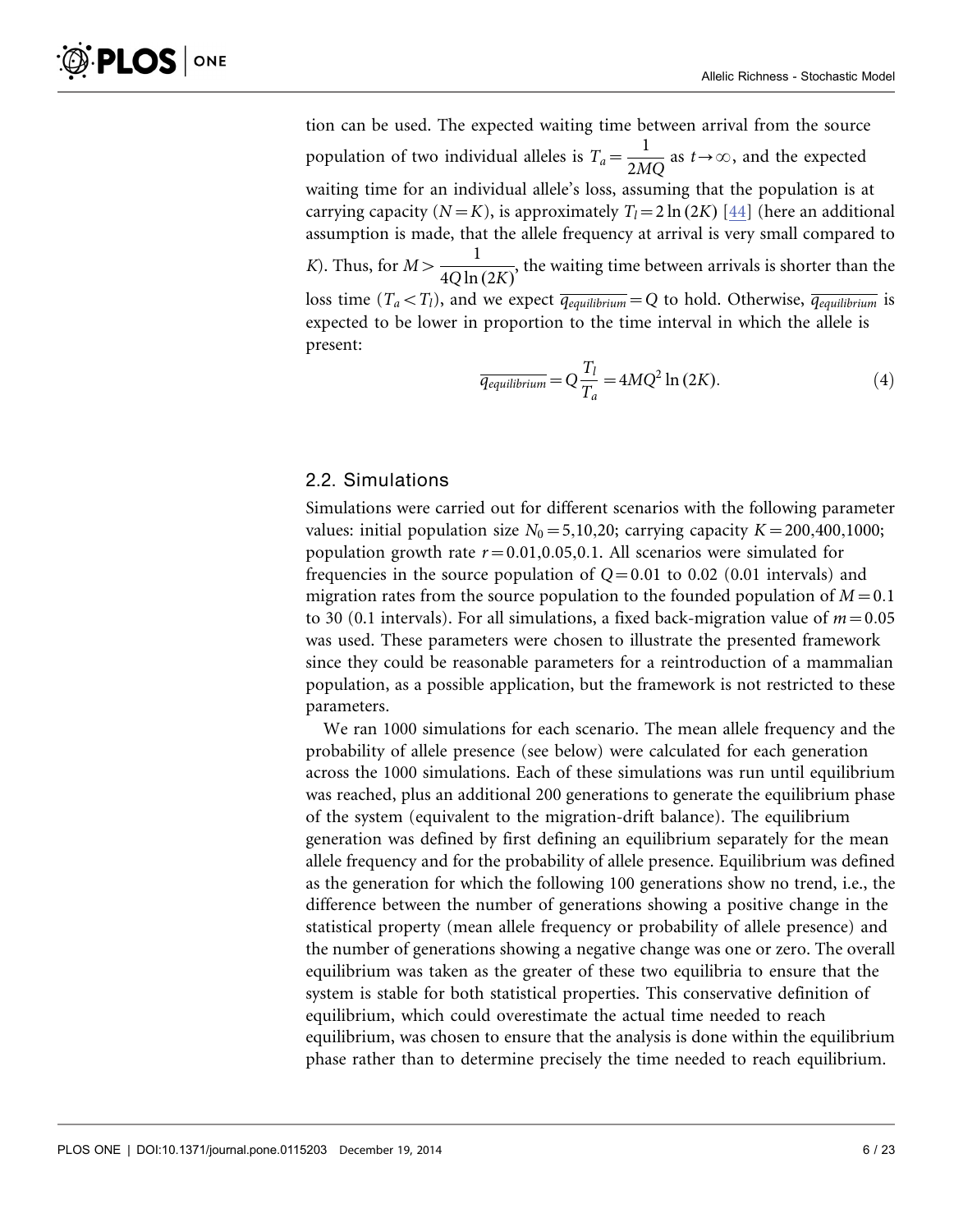<span id="page-6-0"></span>The model focuses on time scales that are sufficiently short and on population sizes that are sufficiently small, so that mutation can be neglected; mutation events are very rare in small populations during short time scales [\[20\].](#page-21-0) The model was simulated using MATHEMATICA software [\[45\],](#page-22-0) and appears in [S2 Appendix](#page-18-0) along with the code for the analysis and the graphical representation of the results (which could be used with alternative parameterizations).

#### 2.3. Simulation analysis

Probability measures can be broken into a discrete part and a continuous part (Jordan's decomposition theorem [\[46\]\)](#page-22-0). In the dynamics of allele frequency over time, the discrete part of the probability measure constitutes the allele frequencies 0 and 1 - the events of allele fixation and allele loss, respectively. For each of these two points, there is a positive probability that the allele has those frequencies, and we define these probabilities as  $p_0$  and  $p_1$  respectively. This attribution of positive probabilities to singular points is due to the fact that the stochastic process of genetic drift has absorbing boundaries at these points, and alleles that have reached loss or fixation are expected to remain in these states for some time (permanently in the absence of gene flow or mutations). For the frequencies between but not including 0 and 1, a continuous probability distribution is an appropriate description. Thus, the behavior of the system at 0 and 1 should be considered separately from the rest of the distribution (see [Fig. 1](#page-7-0) for an illustration, explained below). We define the 'probability of allele presence' as the probability of the allele not being at frequency zero:

$$
p_{presence} = 1 - p_0. \tag{5}
$$

The probability  $p_{\text{presence}}$  was calculated for each generation in each scenario from the simulations.

The equilibrium phase of the population was defined as the 200 generations after equilibrium was reached, and the mean  $p_{\text{presence}}$  was calculated over these 200 generations, as well as the mean allele frequency (the mean over 200 generations of the mean allele frequency for 1000 simulations). For a given scenario, the minimal migration rate required to reach  $E[q_{equilibrium}] = Q$  (i.e., the mean allele frequency at equilibrium as the source population's allele frequency) was defined as the minimal migration rate  $M_{mean}$  for which all  $\overline{q_{equilibrium}}$  values for  $M_{mean} \leq M \leq M_{mean} + 0.05$  are above 0.95Q (i.e., the minimal migration for which five consecutive data points are above 95% of the allele frequency in the source population). This was done in order to estimate how many migrants are needed to ensure that the expected mean allele frequency at equilibrium is reasonably stable around Q.

The presence of an allele in the system was defined based on a threshold - the '95% probability of allele presence'. Only scenarios in which  $p_{\text{presence}}$  is higher than 95% ( $p_{\text{presence}} > 0.95$ ) are assumed to have the allele in question with high enough confidence, while those below 95% are assumed to be missing the allele (used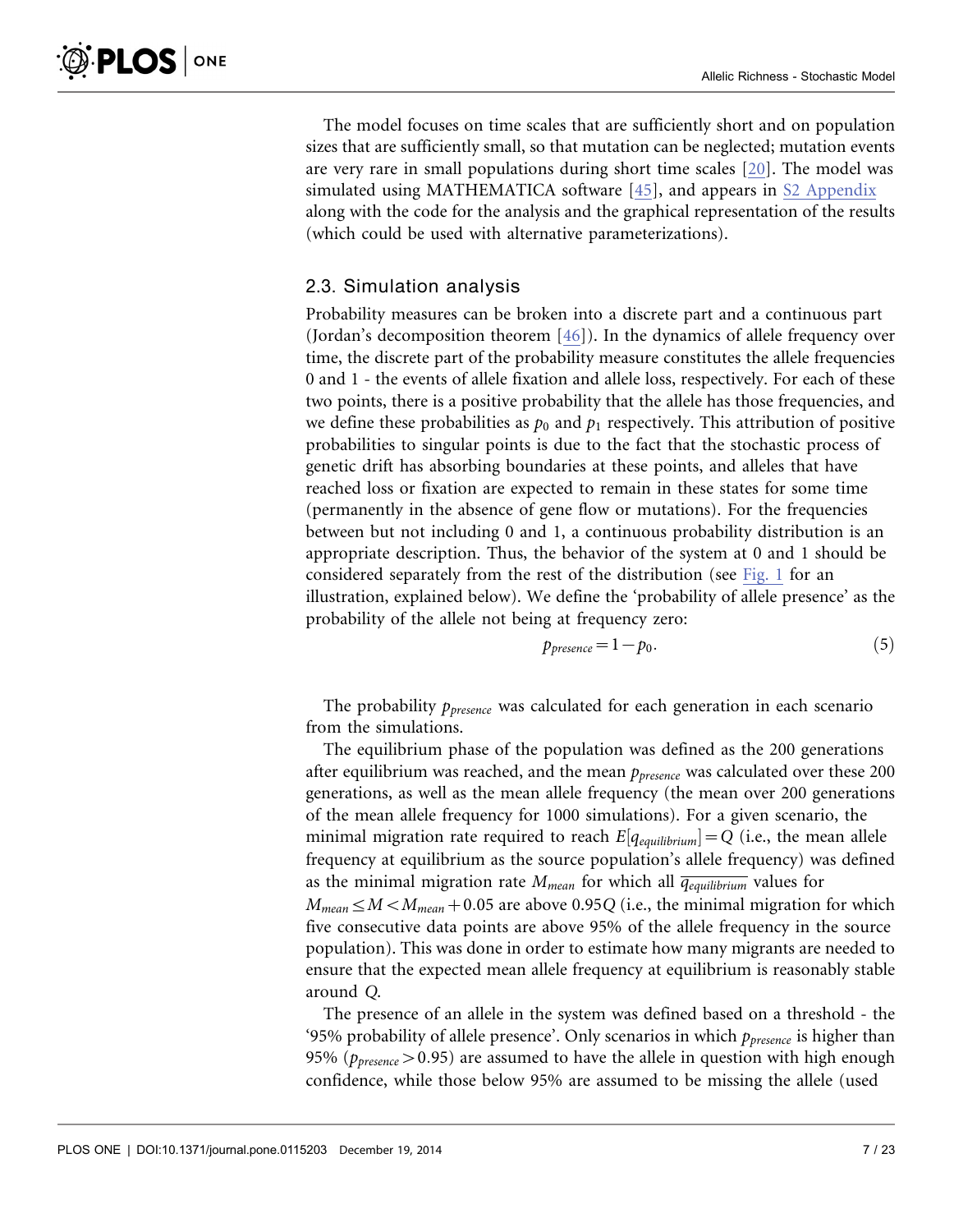<span id="page-7-0"></span>

Fig. 1. Cumulative density functions for the allele frequency at the equilibrium phase.  $M=1$  migrants in blue,  $M=30$  migrants in red; scenario parameters  $Q=0.04$ ,  $N_0=10$ ,  $K=400$ ,  $r=0.05$ ,  $m=0.05$ . The jump at allele frequency 0 for  $M=1$  is due to the low  $p_{presence}$  for this scenario.

doi:10.1371/journal.pone.0115203.g001

similarly by Tracy *et al.* [\[47\]\)](#page-22-0). For a given scenario, the migration rate required for allele presence with 95% probability,  $M_{presence}$ , was defined as the minimal migration rate for which  $p_{\text{presence}} > 0.95$ . Both  $M_{\text{mean}}$  and  $M_{\text{presence}}$  were obtained for all scenarios and for Q values of 0.02, 0.04, 0.1 and 0.2.

#### 2.4. Source population allele frequency spectrum

In order to assess the model's implications for a polymorphic locus and not just a single allele, the allele frequency spectrum of the source population is compared with results for simulations with different Q values. To illustrate this process, and the application of the model with allele frequency spectra, examples of theoretical frequency spectra for the source population were generated using the method presented by Ewens [\[48\]:](#page-22-0)

$$
E(x_1, x_2) = \theta \int_{x_1}^{x_2} \frac{(1-x)^{\theta-1}}{x} dx \text{ for } \frac{1}{2N_{ev}} \le x_1 \le x_2 \le 1 \ \theta = 4N_{ev}\mu.
$$
 (6)

This equation allows for the calculation of the expected number of alleles with frequencies between  $x_1$  and  $x_2$ , where  $\mu$  is the mutation rate and  $N_{ev}$  the variance effective population size of the source population.  $N_{ev}$  = 5000 (although the population is assumed large, a finite  $N_{ev}$  was used in order to derive an equilibrium allele frequency spectrum) and three different mutation rates,  $\mu$ =5 × 10<sup>-6</sup>,5 × 10<sup>-5</sup>,5 × 10<sup>-4</sup> (resulting in  $\theta$  = 0.1,1,10, respectively), were taken to represent the source population. These per locus mutation rates correspond to the estimated range of human mutation rates [\[49,](#page-22-0) [50\]](#page-22-0). The resulting frequency spectra appear in [Fig. 2](#page-8-0).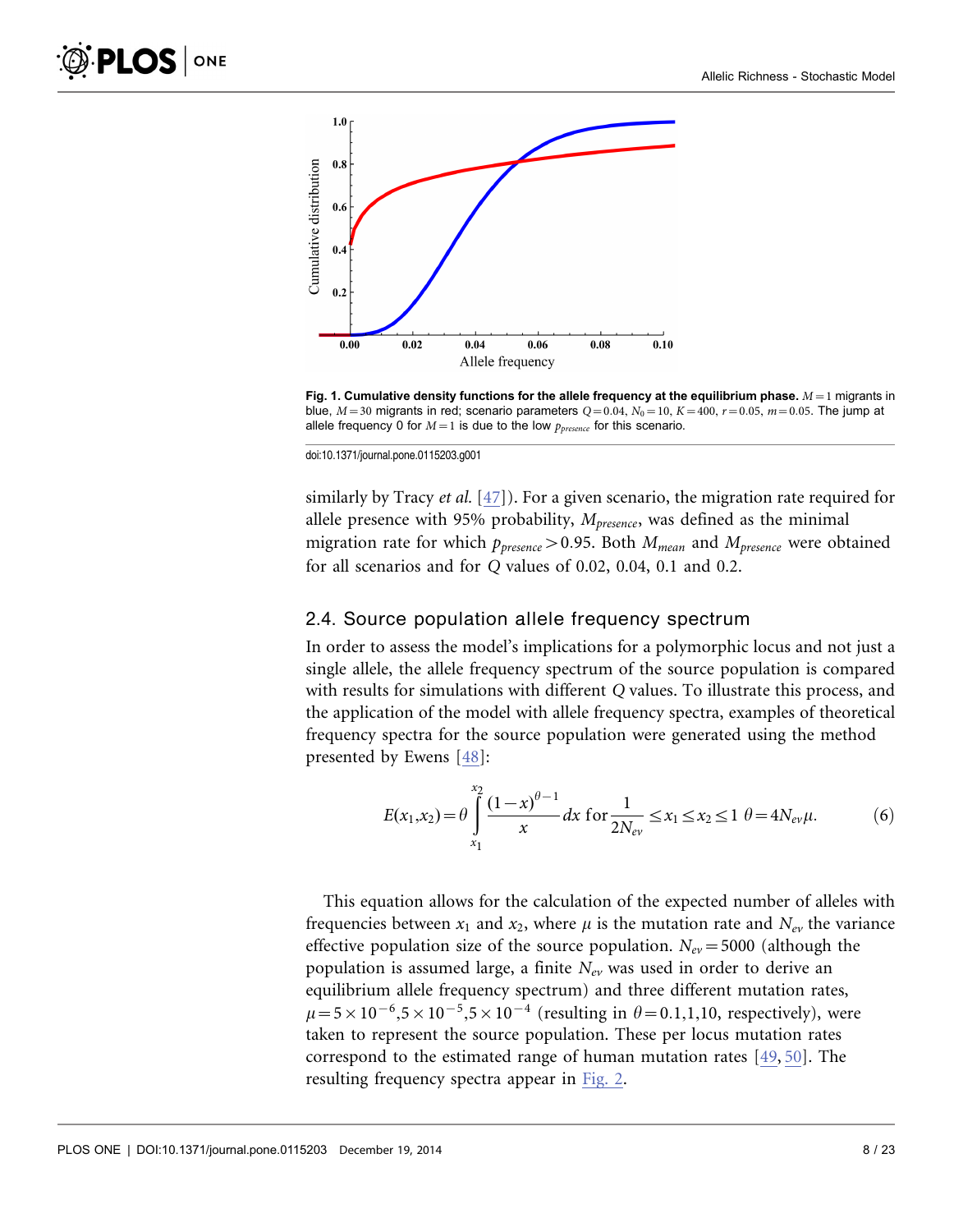<span id="page-8-0"></span>



Fig. 2. Theoretical allele frequency spectra. Theoretical allele frequency spectra for A)  $\theta = 0.1$  (blue); B)  $\theta = 1$  (red); C)  $\theta = 10$  (green). The frequency spectra were generated using [equation 6.](#page-7-0)

doi:10.1371/journal.pone.0115203.g002

The '95% probability of allele presence', as described above, was similarly used to obtain a 'cut-off frequency',  $Q_{\alpha}$  a threshold frequency (in the source population) above which the allele in question is assumed to be present in the population (i.e.,  $p_{\text{presence}} > 0.95$ ). The cut-off frequency of a given scenario was then compared with the allele frequency spectra in Fig. 2, and the number of alleles above the cut-off frequency was calculated using eq. 6, i.e.  $E(Q_c,1)$ , as well

as their proportion from the overall expected number of alleles, i.e.  $\frac{E(Q_c,1)}{E(-1,1)}$  $\frac{E(\frac{1}{2N_{ev}},1)}{E(\frac{1}{2N_{ev}},1)}$ 

The cut-off frequency and the number and proportion of alleles that are potentially expected to be recovered by gene flow (with the 95% probability guideline), if lost in a founder effect, were calculated for three different migration rates,  $M=1$ ,  $M=5$  and  $M=20$ .

#### **Results**

In all simulated scenarios, the mean allele frequency in the founded population increased over time, showing eventual stabilization. The same pattern was observed for  $p_{\text{presence}}$ . The number of migrants required for the mean allele frequency at equilibrium ( $\overline{q_{equilibrium}}$ ) to recover to the same mean frequency as in the source population,  $M_{mean}$ , varied between 0.2 to 4.9 migrants per generation, with most scenarios requiring between 0.5–2.5 migrants, summarized in [Table 1](#page-9-0) (average over all scenarios simulated of  $1.48 \pm 0.91$  migrants). For migration rates below  $M_{mean}$ , the mean frequency at equilibrium was lower than  $Q$ , with an example shown in [Fig. 3](#page-10-0) (all results are presented in [S1](#page-18-0)[–S9 Figs](#page-19-0).).  $M_{mean}$  values were generally higher for rare alleles  $(Q=0.02$  and 0.04), compared with more common alleles ( $Q=0.1$  and 0.2), with averages of  $1.74 \pm 0.98$  migrants, and  $1.22 \pm 0.75$  migrants respectively.  $M_{mean}$  values were also generally higher for larger initial population sizes, higher carrying capacities and higher growth rates ([Table 1](#page-9-0)).

While the simplified approximation summarized by [equation 4](#page-5-0) [was far from an](#page-5-0) [accurate evaluation of](#page-5-0)  $\overline{q_{equilibrium}}$  [for migration rates below](#page-5-0)  $M_{mean}$ [, it did](#page-5-0)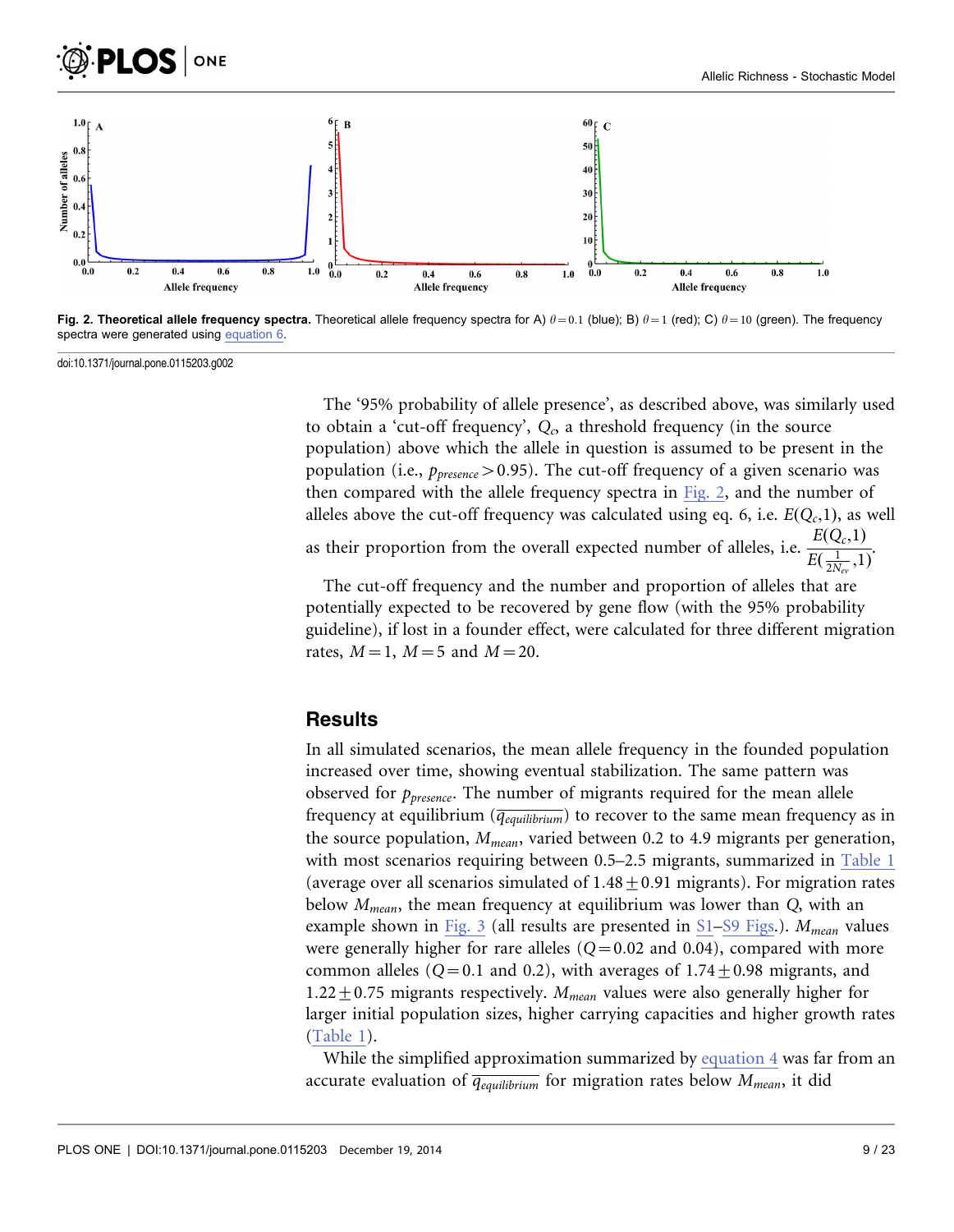<span id="page-9-0"></span>

#### Table 1.  $M_{mean}$  and  $M_{presence}$  thresholds for different scenarios.

|                 |              |                         | $M_{mean}$ |            |           |           | $\overline{M_{presence}}$ |            |           |           |
|-----------------|--------------|-------------------------|------------|------------|-----------|-----------|---------------------------|------------|-----------|-----------|
| $\mathcal{N}_0$ | $\mathbf{r}$ | $\overline{\mathsf{K}}$ | $Q = 0.02$ | $Q = 0.04$ | $Q = 0.1$ | $Q = 0.2$ | $Q = 0.02$                | $Q = 0.04$ | $Q = 0.1$ | $Q = 0.2$ |
| $\sqrt{5}$      | 0.01         | 200                     | 1.2        | 0.6        | 0.2       | 0.2       | 26.8                      | 11.7       | 2.1       | 1.0       |
|                 |              | 400                     | 0.7        | 1.4        | 0.4       | 0.2       | 30.4                      | 5.9        | 1.9       | $0.8\,$   |
|                 |              | 1000                    | $0.8\,$    | 0.4        | 0.6       | 0.2       | 16.6                      | 10.8       | 2.0       | 0.7       |
|                 | 0.05         | 200                     | 1.8        | 1.2        | 0.6       | 0.7       | 17.4                      | 6.3        | 1.9       | 0.8       |
|                 |              | 400                     | $2.2\,$    | 0.4        | 0.5       | $1.0$     | 12.5                      | $5.0\,$    | 1.6       | $0.8\,$   |
|                 |              | 1000                    | 1.9        | 0.8        | 0.7       | 0.8       | 9.1                       | 3.8        | 1.3       | $0.6\,$   |
|                 | 0.1          | 200                     | 0.9        | 0.9        | $1.2$     | 0.6       | 17.8                      | 6.3        | 1.9       | 0.8       |
|                 |              | 400                     | $1.4$      | 1.7        | 1.4       | $1.2\,$   | 12.4                      | 4.9        | 1.6       | $0.8\,$   |
|                 |              | 1000                    | 1.3        | $2.5\,$    | 1.3       | 1.5       | 9.3                       | 3.9        | 1.4       | 0.7       |
| 10              | 0.01         | 200                     | 1.8        | 1.1        | 0.7       | 1.3       | 19.8                      | 7.7        | 2.5       | 0.9       |
|                 |              | 400                     | $1.0\,$    | 0.4        | 0.7       | $0.5\,$   | 15.7                      | 10.4       | 1.9       | $0.8\,$   |
|                 |              | 1000                    | 1.0        | 0.5        | 0.5       | 0.3       | 13.0                      | 4.7        | 1.8       | 1.0       |
|                 | 0.05         | 200                     | 1.6        | 1.9        | 1.3       | $1.0$     | 17.3                      | 6.4        | 1.9       | 0.8       |
|                 |              | 400                     | 1.9        | $1.3$      | 1.4       | $1.2\,$   | 12.9                      | 4.9        | 1.6       | $0.8\,$   |
|                 |              | 1000                    | 2.0        | 1.5        | 1.5       | 1.5       | 9.2                       | 4.0        | 1.3       | 0.7       |
|                 | 0.1          | 200                     | 1.9        | 1.8        | 1.1       | 0.9       | 17.5                      | 6.2        | 1.9       | 0.9       |
|                 |              | 400                     | 2.9        | 2.7        | 2.0       | 1.9       | 12.7                      | 4.9        | 1.6       | 0.8       |
|                 |              | 1000                    | 2.7        | 2.4        | 2.4       | 2.4       | 9.0                       | 3.8        | 1.4       | 0.7       |
| 20              | 0.01         | 200                     | 1.0        | 1.3        | 0.8       | 0.6       | 21.6                      | 6.9        | 2.3       | 0.9       |
|                 |              | 400                     | 0.8        | 0.7        | 0.8       | $1.0$     | 15.8                      | 7.3        | 1.8       | $0.8\,$   |
|                 |              | 1000                    | 1.8        | 1.7        | 1.1       | 0.7       | 15.2                      | 4.0        | 1.7       | 0.7       |
|                 | 0.05         | 200                     | 1.5        | 2.3        | $2.2\,$   | 1.6       | 17.2                      | $6.2\,$    | 1.9       | 0.9       |
|                 |              | 400                     | 2.0        | 2.9        | 2.2       | 1.8       | 12.7                      | 4.9        | 1.6       | 0.8       |
|                 |              | 1000                    | 2.3        | 3.3        | 2.5       | 2.1       | 9.0                       | 3.8        | 1.4       | 0.7       |
|                 | 0.1          | 200                     | $1.9$      | 2.0        | 1.3       | 0.9       | 17.5                      | 6.4        | 1.9       | $0.8\,$   |
|                 |              | 400                     | 4.1        | 2.5        | 2.6       | 1.4       | 12.6                      | $5.0$      | 1.7       | 0.7       |
|                 |              | 1000                    | 4.6        | 4.9        | 3.3       | 3.1       | 9.0                       | 3.9        | 1.4       | 0.7       |

Parameters: initial population size (N<sub>0</sub>); growth rate (r); carrying capacity (K); source population allele frequency (Q); minimal number of migrants from source population to founded population required to reach mean allele frequency Q at equilibrium (M<sub>mean</sub>); minimal number of migrants from source population to founded population required to reach 95% probability of presence of the allele at equilibrium (M<sub>presence</sub>).

doi:10.1371/journal.pone.0115203.t001

[qualitatively describe the gradual increase in](#page-5-0)  $\overline{q_{equilibrium}}$  [for migration rates below a](#page-5-0) [threshold and stabilization of](#page-5-0) Q ([S1](#page-18-0)[–](#page-5-0)[S9 Figs](#page-19-0)[.\). A better approximation was](#page-5-0) [attained using a regression analysis with the model](#page-5-0)  $Q(1-e^{-\alpha M})$ [with unknown](#page-5-0) parameter  $\alpha$  [introduced to increase the goodness of fit of the model, shown](#page-5-0) [in](#page-5-0) [S1](#page-18-0)[–](#page-5-0)[S9 Figs](#page-19-0)[., and with regression details presented in](#page-5-0) [S3 Table](#page-20-0)[. For the scenarios](#page-5-0) [simulated,](#page-5-0)  $M_{mean}$  [was estimated fairly well by](#page-5-0) [equation 4](#page-5-0) [for rare alleles, but less so](#page-5-0) [for more common alleles. The simplified approximation also showed migration](#page-5-0) [thresholds for stabilization that were higher for common alleles, compared with](#page-5-0)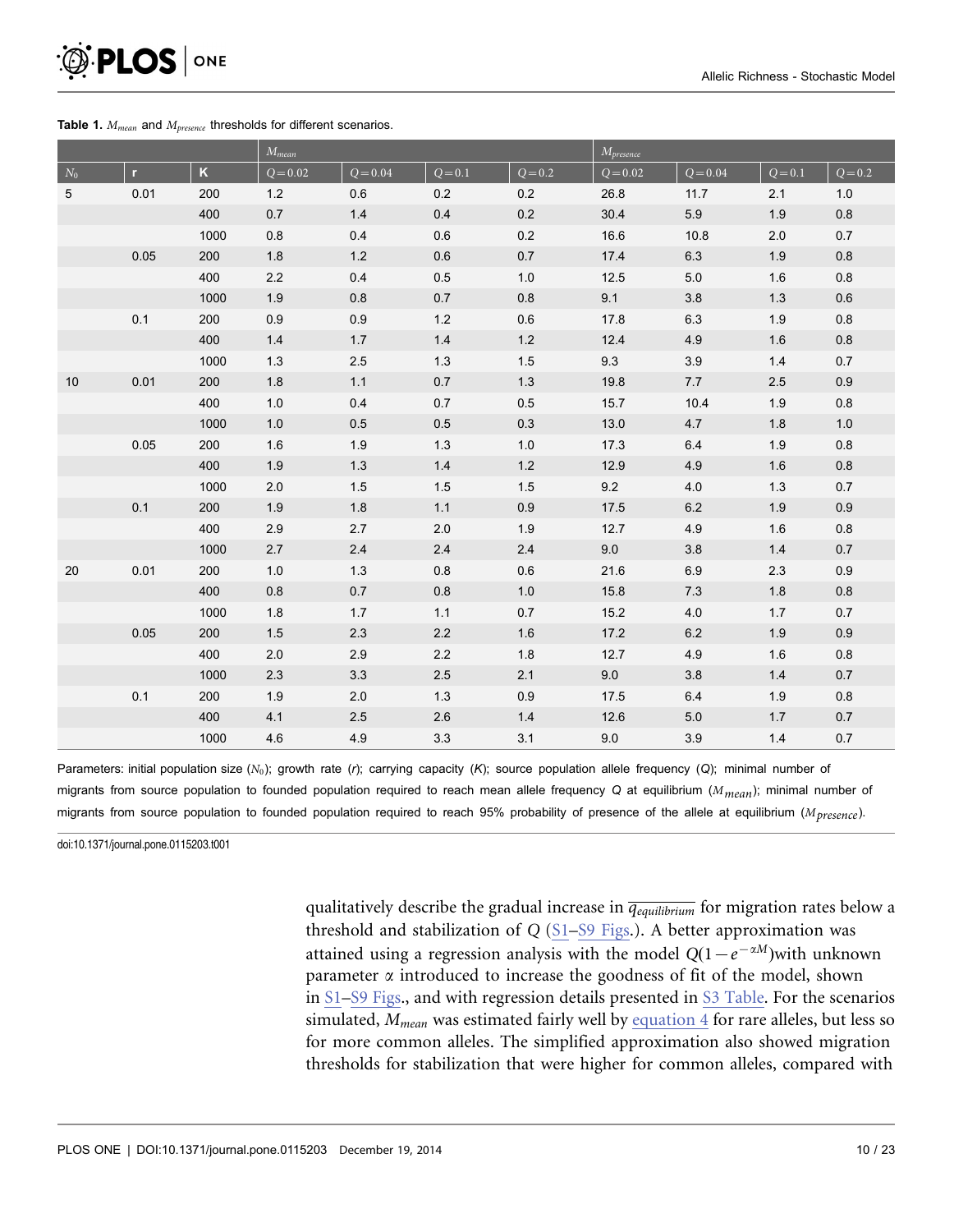<span id="page-10-0"></span>

Fig. 3. Mean allele frequencies at equilibrium ( $\overline{q_{equilibrium}}$ ) as a function of the number of migrants per generation. Solid lines indicate the estimation of the mean allele frequency ([equation 4\), dashed lines indicate](#page-5-0)  $M_{mean}$  [thresholds.](#page-5-0)  $K = 200$  [in blue;](#page-5-0)  $K = 400$  [in red;](#page-5-0)  $K = 1000$  [in blue. A\)](#page-5-0)  $Q = 0.02$ [; B\)](#page-5-0)  $Q = 0.04$ [; C\)](#page-5-0)  $Q=0.1$ [; D\)](#page-5-0)  $Q=0.2$ [. Scenario parameters:](#page-5-0)  $N_0=10$ ,  $r=0.05$ ,  $m=0.05$ [. Error bars indicate the standard error of the mean.](#page-5-0)

doi:10.1371/journal.pone.0115203.g003

**PLOS** ONE

[rare alleles, a pattern similar to that shown by the](#page-5-0)  $M_{mean}$  [values from the](#page-5-0) [simulations.](#page-5-0)

The migration thresholds when considering mean allele frequency and when considering the probability of allele presence were considerably different, as can be seen in [Table 1](#page-9-0). Although  $\overline{q_{equilibrium}}$  wa, s similar for migration rates above  $M_{mean}$ , the actual probability distribution of the allele frequency revealed a different picture. For example, in [Fig. 1,](#page-7-0) one can see very different distributions for the allele frequency at the equilibrium phase for two simulations with migration rates  $M=1$  and  $M=30$  (other parameters:  $Q=0.04$ ,  $N_0=10$ ,  $r=0.05$  K = 400,  $m=0.05$ ). Specifically, the probability of allele presence with one migrant per generation was  $p_{\text{presence}} = 0.58$ , evident in the large discontinuous "jump" in the cumulative distribution function at allele frequency 0, while the probability for presence with 30 migrants per generation was much higher, with  $p_{\text{presence}}=0.99$ . In contrast, the mean allele frequency values at equilibrium for these two migration rates were almost identical, with  $\overline{q_{equilibrium}} = 0.038$  for  $M = 1$  and  $\overline{q_{equilibrium}} = 0.039$ for  $M=30$ .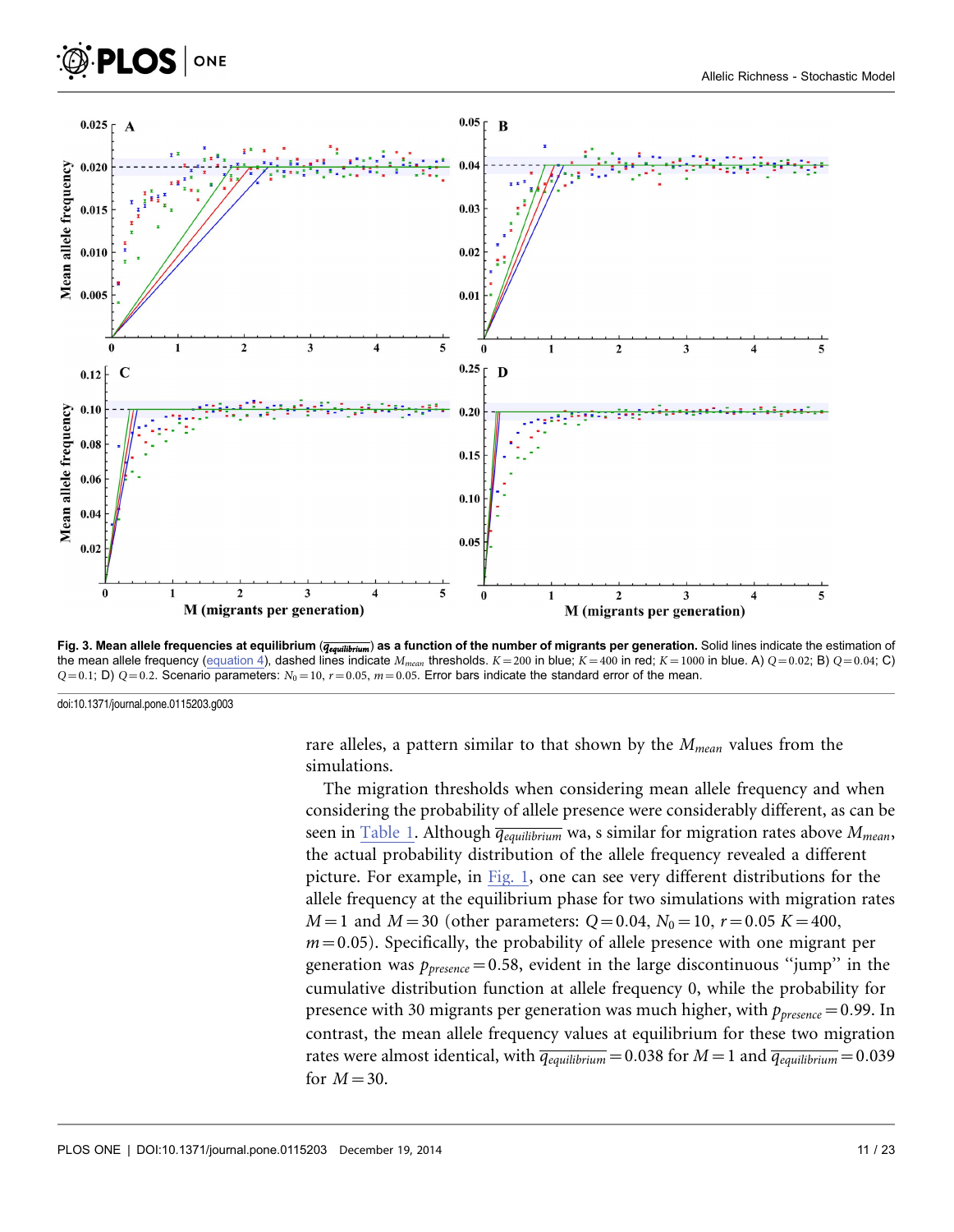[Fig. 4](#page-12-0) shows the  $M_{presence}$  thresholds (number of migrants required to reach  $p_{\text{presence}} > 0.95$ ) for four scenarios, and [Table 1](#page-9-0) summarizes the thresholds for all scenarios simulated. Evidently,  $M_{\text{presence}}$  thresholds were very much affected by the source population allele frequency and were much higher for rare alleles than for more common alleles (an average of  $11.23 \pm 6.34$  for  $Q=0.02$  and  $Q=0.04$ compared to an average of  $1.34 \pm 0.52$  for  $Q=0.1$  and  $Q=0.2$ ). When comparing the  $M_{presence}$  and  $M_{mean}$  thresholds, for Q=0.02,  $M_{presence}$  was much larger than  $M_{mean}$  for all scenarios simulated (an average  $M_{mean}$  of  $1.81 \pm 0.93$  in contrast to an average  $M_{presence}$  of 16.0  $\pm$  5.36), and for Q=0.04 this was true for all scenarios but one (an average  $M_{mean}$  of 1.67  $\pm$ 1.05 in contrast to an average  $M_{presence}$  of 6.47 $\pm$ 2.47). For the more common alleles, however, the two thresholds were generally similar (an average  $M_{mean}$  of 1.22  $\pm$  0.74 and an average  $M_{presence}$  of 1.34  $\pm$  0.52 for Q=0.1 and Q=0.2 combined). In contrast to the  $M_{mean}$ thresholds, the  $M_{presence}$  thresholds were generally lower for higher initial sizes, carrying capacities and growth rates; however, this was only evident for the rare alleles, while for the more common alleles,  $M_{presence}$  was not much affected by the change of scenario parameters.

#### 3.1. Allele frequency spectrum

Performing an analysis on polymorphic loci requires attention to different alleles with different frequencies, and not just a single allele. [Fig. 5](#page-12-0) shows how the cut-off frequency can be derived from the perspective of the allele frequency in the source population. For example, with  $K=400$ ,  $r=0.1$  and  $N_0=10$ , and one migrant per generation ( $M=1$ ), alleles of frequencies  $Q_c=0.15$  or higher are expected to be present in the founded population at equilibrium with a probability of 95% or higher, while alleles with lower frequencies are not. For the same demographic parameters, for  $M=5$  the cut-off frequency is  $Q<sub>c</sub>=0.05$ , and for  $M=20$  the cutoff frequency is  $Q_c = 0.02$ .

[Table 2](#page-13-0) summarizes the cut-off frequencies and the proportion of allelic richness that is expected to be recovered, given the defined genetic goal of 95% probability of allele presence and the allele frequency spectra given in [Fig. 2](#page-8-0). Different migration rates result in different cut-off frequencies, and therefore have different impacts on the recovery potential of allelic richness. While the demographic parameters of the founded population seem to have little impact on the proportion of allelic richness expected to be recovered, the allele frequency spectrum of the source population has a major effect on the potential of recovery of alleles  $(Q_c)$  values in [Table 2](#page-13-0) do not vary much with different demographic parameters, but they do vary with different  $\theta$  values). Allele frequency spectra that have few rare alleles (low  $\theta$  values) have more alleles above the cut-off frequency and a higher potential for recovery of allelic richness. In contrast, allele frequencies with many rare alleles (high  $\theta$  values) have many alleles below the cutoff frequency, alleles that are not expected to be recovered by gene flow and, as a result, show low potential for allelic richness recovery.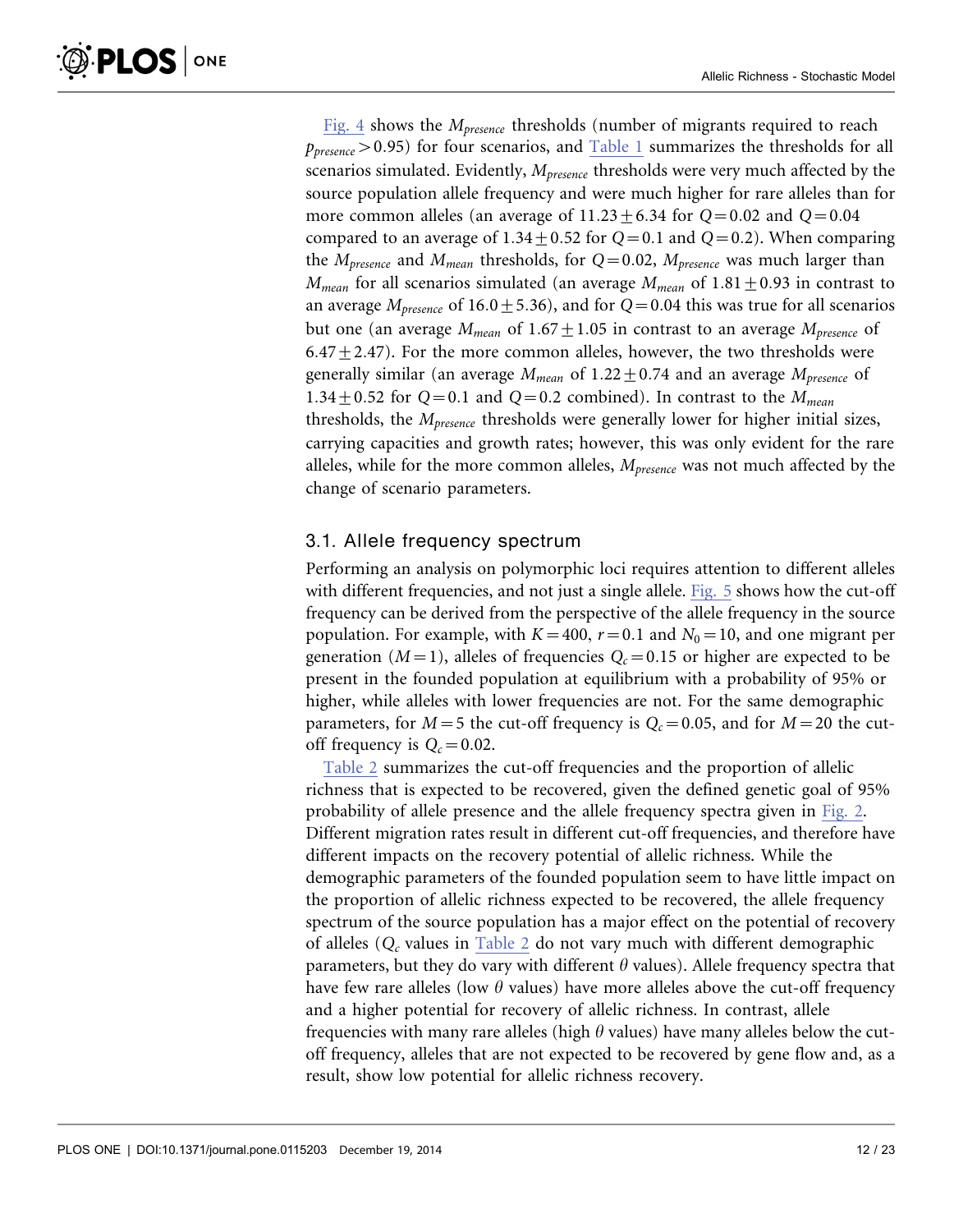<span id="page-12-0"></span>

Fig. 4.  $p_{pressure}$  (probability of allele presence) for different migration rates.  $Q=0.01$  in blue;  $Q=0.02$  in red;  $Q=0.1$  in green and  $Q=0.2$  in purple. Horizontal dashed line show the 95% probability of allele presence threshold ( $p_{presence}=0.95$ ) and vertical dashed lines show  $M_{presence}$  thresholds. Scenario parameters:  $N_0=10$ ,  $r=0.05$ ,  $K=400$ ,  $m=0.05$ . standard error of the mean was below 0.002 for all  $p_{\text{pressure}}$  values and is therefore not indicated.

doi:10.1371/journal.pone.0115203.g004

#### **Discussion**

The model follows a single allele that is subject to two evolutionary forces: gene flow and genetic drift. If the stochastic nature of genetic drift and migration pattern are ignored, [equation 3](#page-4-0) [predicts that the mean allele frequency at](#page-4-0) [equilibrium,](#page-4-0)  $\overline{q_{equilibrium}}$ [, should converge to the allele frequency in the source](#page-4-0) population, Q[. The observation that for the scenarios simulated, the mean allele](#page-4-0) frequency indeed converged to Q [at equilibrium for high enough migration rates](#page-4-0) [\(](#page-4-0)[Fig. 3](#page-10-0) and [S1](#page-18-0)[–S9 Figs.](#page-19-0)) fits this deterministic prediction. For migration rates lower than the threshold ( $M_{mean}$ ),  $\overline{q_{equilibrium}}$  was lower and only qualitatively



Fig. 5. Probability of allele presence for different Q values (allele frequencies in source population).  $M=1$  in blue,  $M=5$  in red and  $M=20$  in green. Horizontal dashed line show the 95% probability of allele presence threshold ( $p_{presence}$ =0.95) and vertical dashed lines show  $Q_c$  thresholds (cut-off frequencies) for the different migration rates. Scenario parameters:  $N_0=10$ ,  $r=0.05$ ,  $K=400$ ,  $m=0.05$ .

doi:10.1371/journal.pone.0115203.g005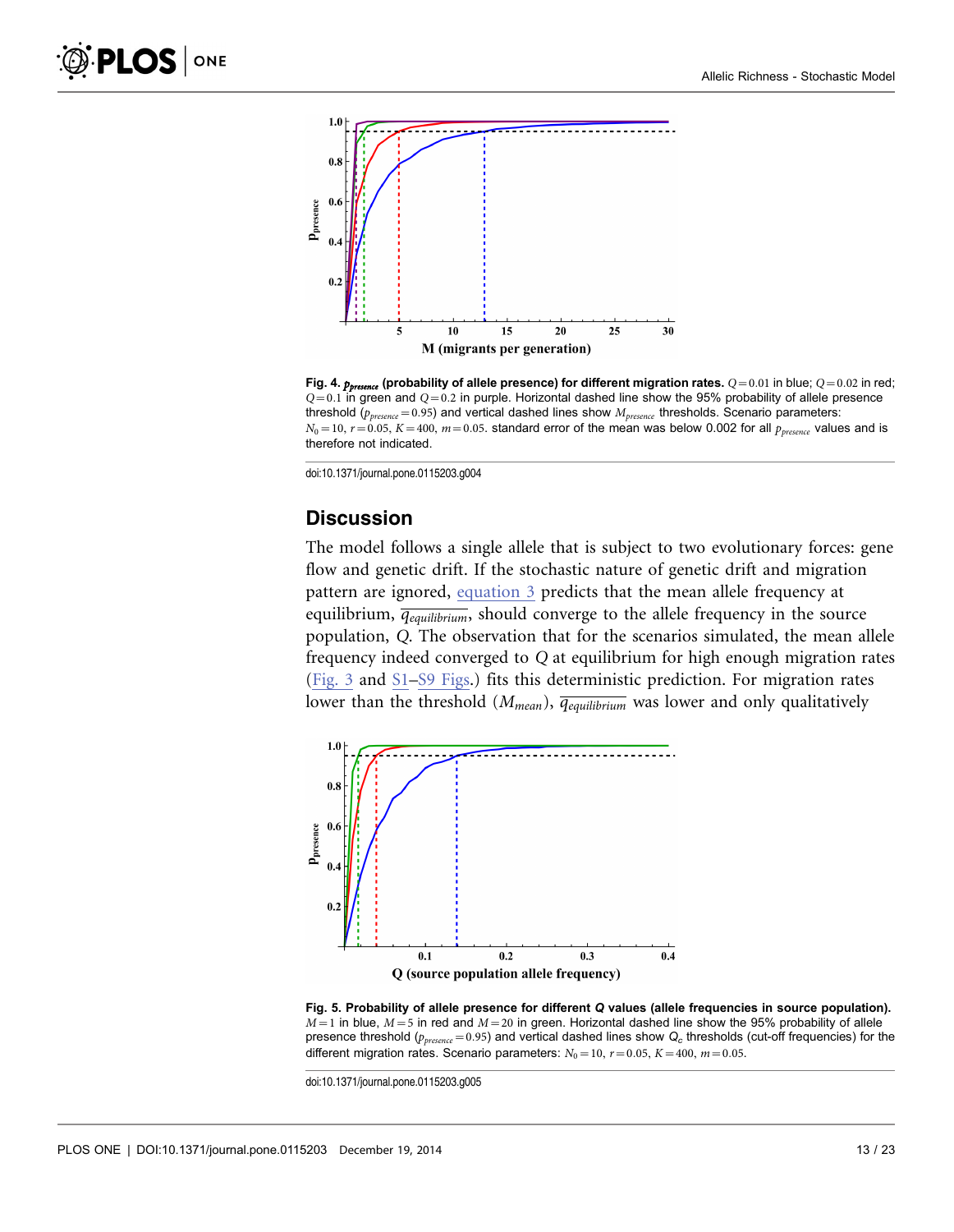|       |              |          | $M=1$ |                                                    |              | $M = 5$       |       |                                                    |              | $M = 20$      |       |                                                    |              |               |
|-------|--------------|----------|-------|----------------------------------------------------|--------------|---------------|-------|----------------------------------------------------|--------------|---------------|-------|----------------------------------------------------|--------------|---------------|
|       |              |          |       | <b>Proportion of allelic richness</b><br>recovered |              |               |       | <b>Proportion of allelic richness</b><br>recovered |              |               |       | <b>Proportion of allelic richness</b><br>recovered |              |               |
| $N_0$ | $\mathbf{r}$ | $\kappa$ | $Q_c$ | $\theta = 0.1$                                     | $\theta = 1$ | $\theta = 10$ | $Q_c$ | $\theta = 0.1$                                     | $\theta = 1$ | $\theta = 10$ | $Q_c$ | $\theta = 0.1$                                     | $\theta = 1$ | $\theta = 10$ |
| 5     | 0.01         | 200      | 0.2   | 0.59                                               | 0.17         | 0.01          | 0.08  | 0.65                                               | 0.27         | 0.05          | 0.03  | 0.7                                                | 0.38         | 0.15          |
|       |              | 400      | 0.16  | 0.6                                                | 0.2          | 0.01          | 0.05  | 0.67                                               | 0.33         | 0.09          | 0.03  | 0.7                                                | 0.38         | 0.15          |
|       |              | 1000     | 0.18  | 0.6                                                | 0.19         | 0.01          | 0.04  | 0.68                                               | 0.35         | 0.11          | 0.04  | 0.68                                               | 0.35         | 0.11          |
|       | 0.05         | 200      | 0.18  | 0.6                                                | 0.19         | 0.01          | 0.06  | 0.66                                               | 0.31         | 0.07          | 0.03  | 0.7                                                | 0.38         | 0.15          |
|       |              | 400      | 0.2   | 0.59                                               | 0.17         | 0.01          | 0.06  | 0.66                                               | 0.31         | 0.07          | 0.03  | 0.7                                                | 0.38         | 0.15          |
|       |              | 1000     | 0.17  | 0.6                                                | 0.19         | 0.01          | 0.06  | 0.66                                               | 0.31         | 0.07          | 0.03  | 0.7                                                | 0.38         | 0.15          |
|       | 0.1          | 200      | 0.17  | 0.6                                                | 0.19         | 0.01          | 0.06  | 0.66                                               | 0.31         | 0.07          | 0.03  | 0.7                                                | 0.38         | 0.15          |
|       |              | 400      | 0.16  | 0.6                                                | 0.2          | 0.01          | 0.06  | 0.66                                               | 0.31         | 0.07          | 0.03  | 0.7                                                | 0.38         | 0.15          |
|       |              | 1000     | 0.13  | 0.62                                               | 0.22         | 0.02          | 0.05  | 0.67                                               | 0.33         | 0.09          | 0.02  | 0.72                                               | 0.42         | 0.2           |
| 10    | 0.01         | 200      | 0.16  | 0.6                                                | 0.2          | 0.01          | 0.05  | 0.67                                               | 0.33         | 0.09          | 0.02  | 0.72                                               | 0.42         | 0.2           |
|       |              | 400      | 0.14  | 0.61                                               | 0.21         | 0.02          | 0.04  | 0.68                                               | 0.35         | 0.11          | 0.02  | 0.72                                               | 0.42         | 0.2           |
|       |              | 1000     | 0.13  | 0.62                                               | 0.22         | 0.02          | 0.04  | 0.68                                               | 0.35         | 0.11          | 0.02  | 0.72                                               | 0.42         | 0.2           |
|       | 0.05         | 200      | 0.17  | 0.6                                                | 0.19         | 0.01          | 0.05  | 0.67                                               | 0.33         | 0.09          | 0.02  | 0.72                                               | 0.42         | 0.2           |
|       |              | 400      | 0.15  | 0.61                                               | 0.21         | 0.01          | 0.05  | 0.67                                               | 0.33         | 0.09          | 0.02  | 0.72                                               | 0.42         | 0.2           |
|       |              | 1000     | 0.12  | 0.62                                               | 0.23         | 0.02          | 0.04  | 0.68                                               | 0.35         | 0.11          | 0.02  | 0.72                                               | 0.42         | 0.2           |
|       | 0.1          | 200      | 0.16  | 0.6                                                | 0.2          | 0.01          | 0.05  | 0.67                                               | 0.33         | 0.09          | 0.02  | 0.72                                               | 0.42         | 0.2           |
|       |              | 400      | 0.15  | 0.61                                               | 0.21         | 0.01          | 0.04  | 0.68                                               | 0.35         | 0.11          | 0.02  | 0.72                                               | 0.42         | 0.2           |
|       |              | 1000     | 0.13  | 0.62                                               | 0.22         | 0.02          | 0.04  | 0.68                                               | 0.35         | 0.11          | 0.02  | 0.72                                               | 0.42         | 0.2           |
| 20    | 0.01         | 200      | 0.16  | 0.6                                                | 0.2          | 0.01          | 0.05  | 0.67                                               | 0.33         | 0.09          | 0.02  | 0.72                                               | 0.42         | 0.2           |
|       |              | 400      | 0.14  | 0.61                                               | 0.21         | 0.02          | 0.04  | 0.68                                               | 0.35         | 0.11          | 0.02  | 0.72                                               | 0.42         | 0.2           |
|       |              | 1000     | 0.12  | 0.62                                               | 0.23         | 0.02          | 0.04  | 0.68                                               | 0.35         | 0.11          | 0.02  | 0.72                                               | 0.42         | 0.2           |
|       | 0.05         | 200      | 0.16  | 0.6                                                | 0.2          | 0.01          | 0.05  | 0.67                                               | 0.33         | 0.09          | 0.02  | 0.72                                               | 0.42         | 0.2           |
|       |              | 400      | 0.14  | 0.61                                               | 0.21         | 0.02          | 0.04  | 0.68                                               | 0.35         | 0.11          | 0.02  | 0.72                                               | 0.42         | 0.2           |
|       |              | 1000     | 0.13  | 0.62                                               | 0.22         | 0.02          | 0.04  | 0.68                                               | 0.35         | 0.11          | 0.02  | 0.72                                               | 0.42         | 0.2           |
|       | 0.1          | 200      | 0.17  | 0.6                                                | 0.19         | 0.01          | 0.05  | 0.67                                               | 0.33         | 0.09          | 0.02  | 0.72                                               | 0.42         | 0.2           |
|       |              | 400      | 0.14  | 0.61                                               | 0.21         | 0.02          | 0.04  | 0.68                                               | 0.35         | 0.11          | 0.02  | 0.72                                               | 0.42         | 0.2           |
|       |              | 1000     | 0.12  | 0.62                                               | 0.23         | 0.02          | 0.04  | 0.68                                               | 0.35         | 0.11          | 0.02  | 0.72                                               | 0.42         | 0.2           |

#### <span id="page-13-0"></span>Table 2. Proportion of allelic richness recovered by gene flow and cut-off frequencies  $(Q<sub>c</sub>)$ .

Initial population size (N<sub>0</sub>); growth rate (r); carrying capacity (K); migrants per generation from source population to founded population (M); cut-off frequency  $(Q<sub>c</sub>)$ ; source population allele frequency spectrum (defined by [equation 6\) with given](#page-7-0)  $\theta$  value.

doi:10.1371/journal.pone.0115203.t002

described by the simplified approximation given in [equation 4. This lower](#page-5-0)  $\overline{q_{equilibrium}}$  [is due to the fact that the arrival times of the allele from the source](#page-5-0) [population are long enough, compared to the time required for the allele to be](#page-5-0) [lost, so that the allele is absent for significant periods from the population.](#page-5-0)

These last observations, and the simulation results of typical  $M_{mean}$  values of 0.5–2.5, might lead to the erroneous conclusion that in these scenarios, migration rates higher than one or two migrants per generation are enough to restore the loss of genetic diversity for most scenarios, as the mean allele frequency in the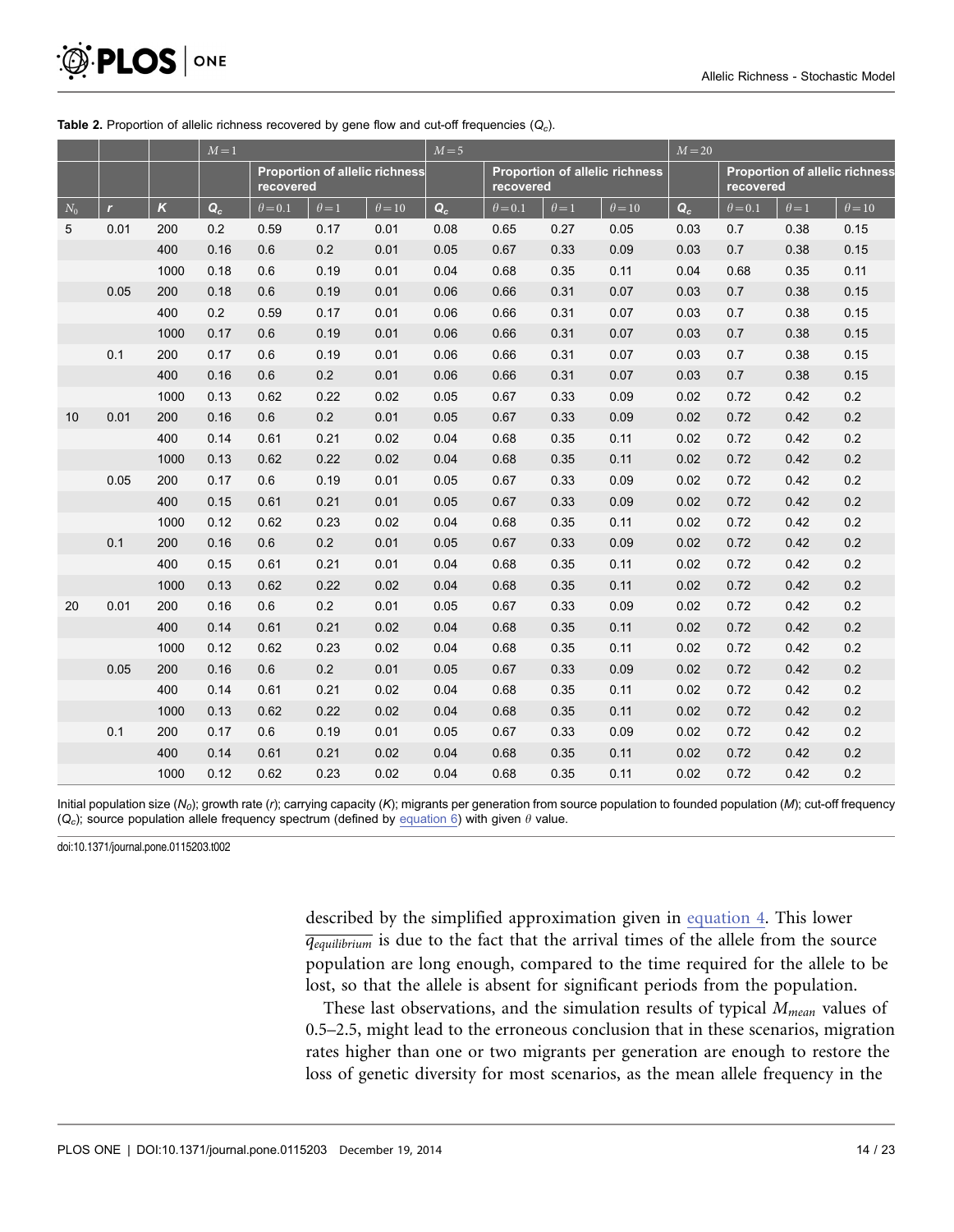founded population is similar to that of the source population. This conclusion would be concordant with the analogous analysis of heterozygosity in a migration-drift island model that is exemplified in the OMPG rule (the One Migrant Per Generation rule states that one migrant per generation is an adequate gene flow rate to prevent loss of genetic diversity). The actual probability distributions ([Fig. 1\)](#page-7-0) and, specifically, the probability of allele presence [\(Fig. 4](#page-12-0)), reveal that this is not the case for allelic richness. In the scenarios simulated, the migration rates needed to reach the defined threshold of 95% probability of presence for relatively rare alleles are typically much higher than the migration rates needed for convergence of the mean frequency to Q [\(Table 1](#page-9-0)). This genetic goal (95% probability of allele presence [\[47\]\)](#page-22-0) directly addresses the question of the presence or the absence of the allele and is, therefore, a more appropriate statistical characteristic than the mean frequency of the allele for the analysis of allelic richness (since the expected value of allelic richness is, by definition, the probability of allele presence summed over all alleles and averaged over all loci).

In conservation, often there is concern to maintain as high as possible levels of genetic diversity, both of heterozygosity and allelic richness. Setting the genetic goal at 95% probability of presence, as defined above, is appropriate in conservation, since its interpretation, in terms of statistical confidence, is the ''minimal allelic richness retained with a 95% confidence'', which could be applied in management programs or genetic assessments. The genetic goal affects the required rates of migration needed to maintain different levels of allelic richness, and lower genetic goals would show lower migration requirements (one could imagine, for example, a genetic goal line of 80% or 60% in [Figs. 4](#page-12-0) and [5\)](#page-12-0). This can be used to give several thresholds with varying levels of confidence, which could be useful for decision making and management assessments.

#### 4.1. Allele frequency spectrum analysis

Typically, it is not that the presence of a specific allele is of concern, but rather the presence of many alleles across many loci [\[51\]](#page-22-0). Therefore, a study of the allele frequency spectrum of the population is required (i.e., the number of alleles at different frequency intervals). From the perspective of the allele frequency spectrum, the questions shift to how many alleles will be recovered by gene flow following the founder effect, and what amount of allelic richness will be recovered from the source population and maintained in the founded population in a given scenario. We have used the same genetic goal of  $p_{\text{presence}} > 0.95$  to obtain the 'cutoff frequency'  $Q_c$  (the minimal allele frequency in the source population for which the allele is assumed to be present in the founded population at equilibrium) of a given scenario.  $Q_c$  allows us to evaluate the effect gene flow has on the maintenance of allelic richness with regard to the entire frequency spectrum, and not just at the level of a single allele. For five migrants per generation, for example,  $Q<sub>c</sub>$  is lower than for one migrant per generation, meaning that rarer alleles are expected to be present in the population at equilibrium, and the population is expected to show higher allelic richness [\(Fig. 5](#page-12-0) and [Table 2](#page-13-0)).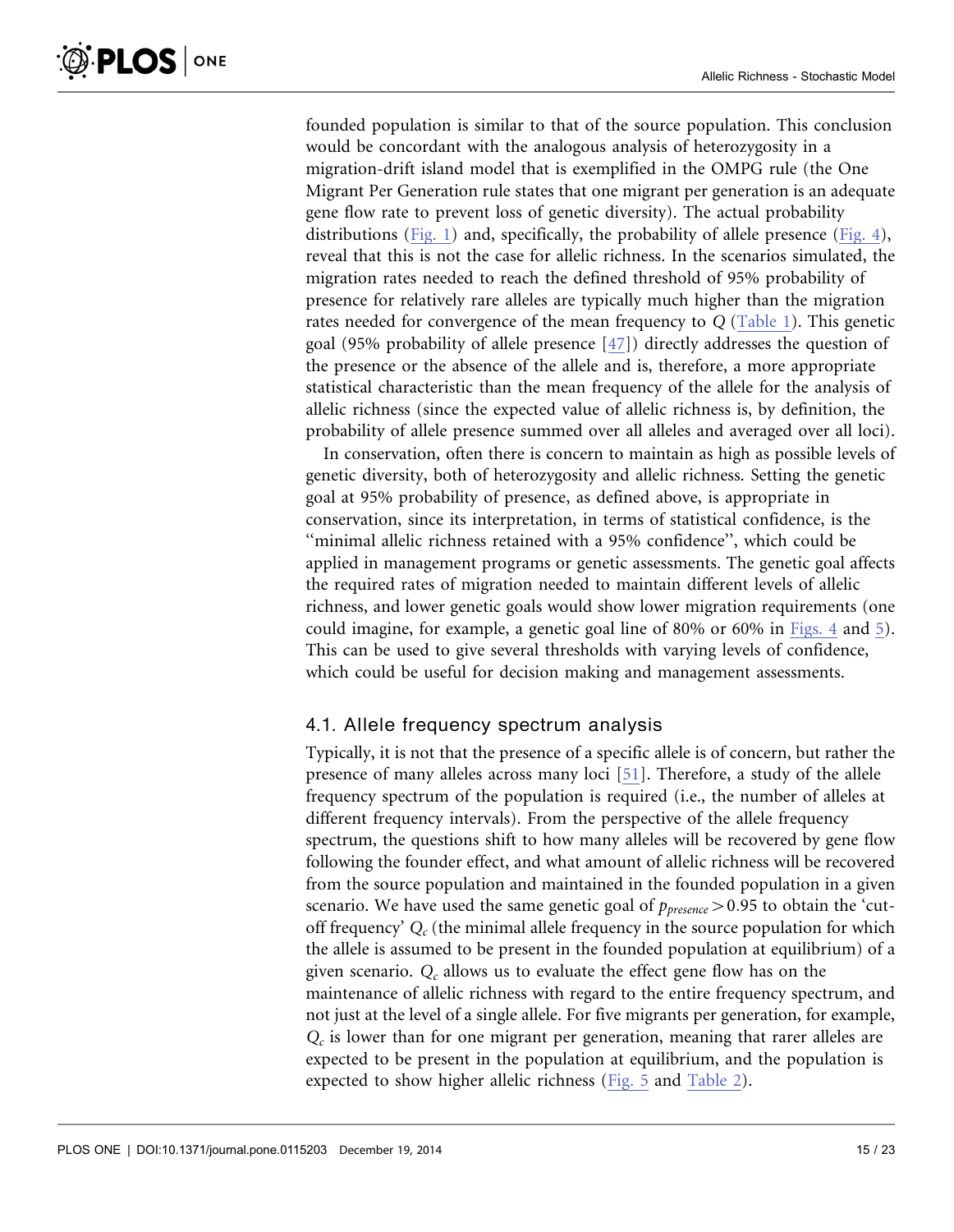In order to apply the framework presented here, an estimation of allele recovery that takes into account the allele frequency spectrum is needed. The cut-off thresholds can be used to calculate the portion of allelic richness that may potentially be recovered by gene flow in a given scenario by comparing them to an allele frequency spectrum, as shown in [Fig. 5](#page-12-0) (when comparing with an actual allele frequency rather than a theoretical one, the expected number and proportion of alleles above  $Q_c$  should be derived directly from the allele frequency distribution of the population, and not from [equation 5\). This can give a](#page-6-0) [quantitative estimate of the impact gene flow will have in a given scenario with a](#page-6-0) [given allele frequency spectrum, as shown in](#page-6-0) [Table 2](#page-13-0). This may be particularly useful in conservation efforts aimed at restoring genetic diversity by active management (e.g., translocations), when genetic studies of source populations can provide an allele frequency spectrum (e.g., by averaging allele spectra from several loci), and management strategies can be evaluated by conducting simulations, in the presented framework, for appropriate scenarios.

The results emphasize the importance of taking into account the source population's allele frequency spectrum when evaluating allelic richness recovery by gene flow, as this parameter had the greatest impact on allelic richness recovery. Most allele frequency spectrums are ''L-shaped spectrums'' - they consist of many rare alleles and few common alleles [\[48\]](#page-22-0). Since rare alleles are the ones most susceptible to loss through founder effect, they are the ones that mainly need to be considered when estimating genetic diversity. This abundance of rare alleles in many populations is not represented well by heterozygosity measures and is better addressed by allelic richness [\[2\]](#page-20-0).

The analysis presented here estimates the potential of allele recovery following a founder effect, but does not directly consider the founder event itself. The framework has been generalized to include a simple founder event ([S3 Appendix\)](#page-18-0); however, this entails additional simulations to account for initial conditions different than  $q_1=0$ . Nevertheless, for scenarios with low enough  $Q_c$  values,  $p_{\text{presence}}$  is a good approximation for the probability of presence including the founder event (since for low Q values the allele is likely to be lost in the founder event or soon after, see details in [S3 Appendix](#page-18-0)). The results obtained from scenarios with low  $Q_c$  are thus an approximation of the proportion of allelic richness expected to be retained from founder event to migration-drift balance.

Although analyzing the results from simulations that track single alleles at different allele frequencies in the source population in light of an allele frequency spectrum, as presented here, provides a reasonably simple approach for the evaluation of allelic richness recovery, it does have its limitations. One important limitation is the fact that the probabilities of allele presence of different alleles are not independent, while the cut-off frequency, used to calculate the number and proportion of allele recovery, assumes independence. Thus, results should be used as an approximation of the expected allele recovery, and more computationally complex simulations of multiple alleles with frequencies taken from an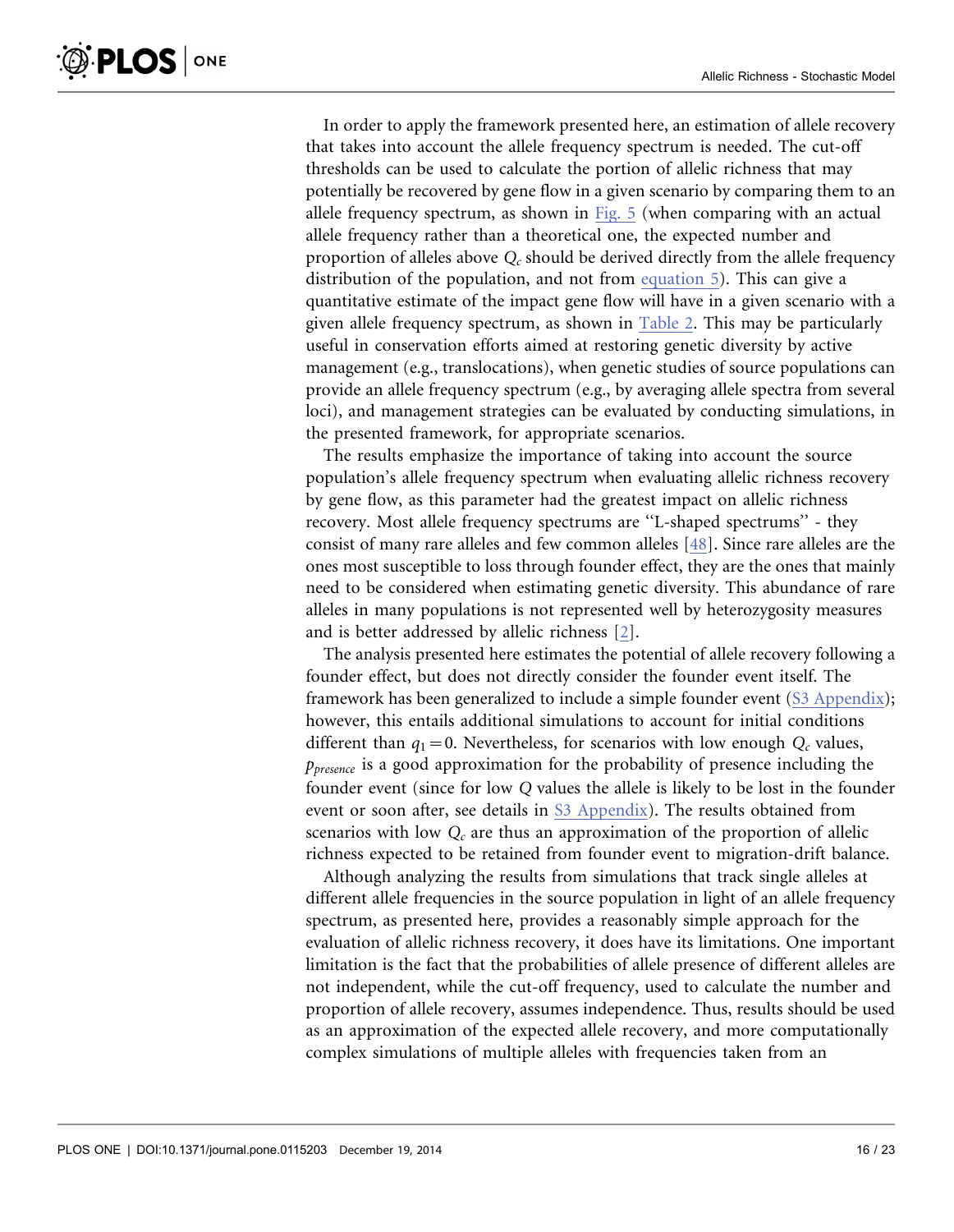appropriate allele frequency spectrum are needed to obtain more accurate results for specific scenarios.

#### 4.2. The OMPG rule and allelic richness

Conservation and management programs increasingly address genetic issues, as small, vulnerable populations are susceptible to genetic diversity loss, which might negatively impact their status [\[1\].](#page-20-0) Management programs usually include some reference to general rules and try to put them in the context of the scenario in question. Since F-statistics are amongst the most widely used frameworks for genetic differentiation [\[52\]](#page-22-0), they are the source of many conservation-genetic rules and guidelines [\[53\]](#page-22-0).

One such conservation rule is the OMPG rule [\[54\].](#page-22-0) This regularly used rule [\[21\]](#page-21-0) is based on the results of an F-statistics derivation of the infinite islands model that implies that only the product of genetic drift and migration rate  $(N_e m)$ need be taken into account, where  $N_e$  is the local variance effective population size. The OMPG rule states that one effective migrant per generation ( $N_e m \ge 1$ ) is enough for conservation purposes. While the original papers concerning the OMPG rule emphasize the limitation of the rule, and that its interpretation is limited to the equilibrium state of the mean allele frequency (and not the presence\absence of alleles) in an island model of migration, the OMPG rule is extensively used in the conservation and management of captive populations. The model and framework presented in this paper show that the 'probability of allele presence' ( $p_{\text{presence}}$ ), which is the relevant statistic for assessing allelic richness, is not adequately addressed by the OMPG rule. The number of migrants required for allelic richness maintenance, at least when founding events are considered, depends on the specific parameters of the scenario (e.g., allele frequency spectrum, demographic parameters), and in some cases, for instance when source population allele frequency spectra with many rare alleles are concerned, the migration rate required for the presence of the allele at equilibrium could be much higher than just one migrant per generation.

This analysis points out, once again, that the OMPG rule has limitations (for limitations from other perspectives, see [\[21,](#page-21-0) [55](#page-22-0)[\]\)](#page-21-0). More specifically, its application should be reserved for cases in which low heterozygosity is a concern. Maintenance of heterozygosity might be achieved with one migrant per generation, but this can be too low a migration rate for allelic richness maintenance. Following a founder effect, heterozygosity should be a concern for the period immediately following the event, but allelic richness should be more important for the long-term evolutionary potential of the population  $[2, 12]$  $[2, 12]$  $[2, 12]$ , and the OMPG rule should be used with this distinction in mind.

#### 4.3. Allelic richness vs. heterozygosity

Allelic richness and heterozygosity form the basis of the two most commonly used measures of genetic diversity, but heterozygosity is applied much more regularly.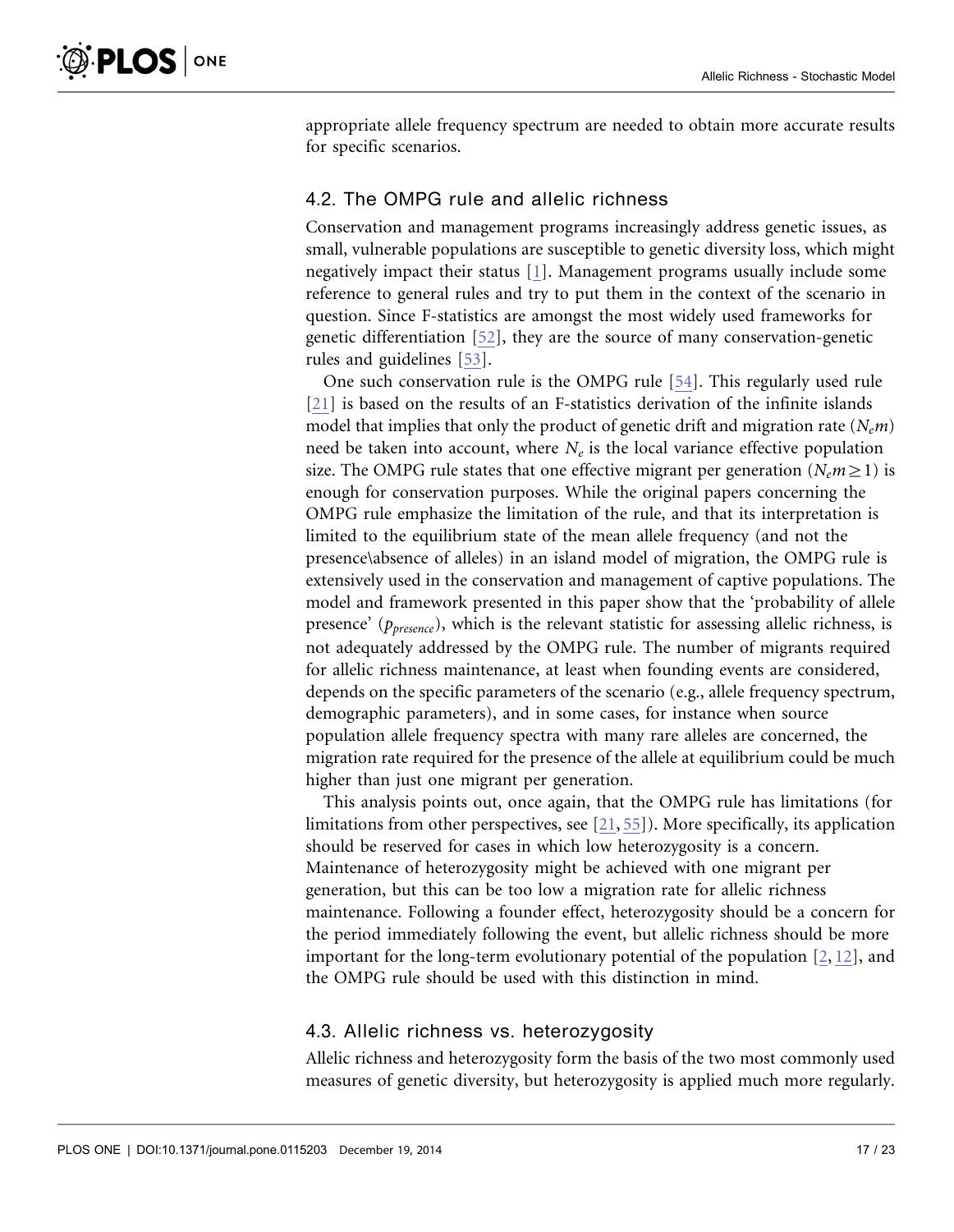While a third group of locus-level diversity measures, based on Shannon's index, has been suggested and has recently seen some development [\[56\],](#page-22-0) the evolutionary interpretation of these measures is still unclear [\[57\],](#page-22-0) and they are not yet in common use. Allelic richness measures are essential to our understanding of the aspect of a population's genetic diversity pertaining to the long term evolutionary potential of the population  $[2, 13-15, 17]$  $[2, 13-15, 17]$  $[2, 13-15, 17]$ . The differences between the measures, in regards to treatment of rare and common alleles, are perhaps more apparent when considering them as two diversity indices. Allelic richness is a  $q=0$  diversity measure ( $\sum_{a}^{a}$  $\sum_{i=1}$  $q_i^0$  where *a* is the number of alleles and  $p_i$  are the allele frequencies), and heterozygosity is the Geni-Simpson index, which has a  $q=2$  diversity  $(1-\sum_{ }^{a}$  $p_i^2$ [\)\[58,](#page-22-0) [59\]](#page-22-0). The order of the diversity index, q, indicates the sensitivity of

 $\sum_{i=1}$ the measure to common and rare alleles, where a  $q=0$  diversity is completely insensitive to allele frequencies and, therefore, favors rare alleles, and  $q=2$ diversity favors common alleles (with a  $q=1$  diversity, Shannon's index, rare and common alleles are proportionally weighted)[\[56,](#page-22-0) [58\].](#page-22-0) Allelic richness, therefore, quantifies the actual number of alleles, while heterozygosity can be seen to quantify  $n_a$ , the "effective number of alleles" ( $n_a = \frac{1}{1 - H_e}$ ) – the number of alleles expected in a population with the same heterozygosity but with allele frequencies distributed equall[y\[12,](#page-21-0) [13,](#page-21-0) [60,](#page-22-0) [61](#page-22-0)[\]](#page-21-0).

In this paper, we suggest a genetic goal of '95% probability of allele presence' that emphasizes the importance of the presence of alleles over their frequency, as is appropriate for a conservative allelic richness evaluation (lower genetic goals may be used to give evaluations with lower confidence of allele presence). The presence of alleles is indicative of the potential of selection to act upon an allele and, thus, relates directly to the evolutionary potential of the population[\[13\]](#page-21-0). This genetic goal can be used in analysis of stochastic models and in combination with an allele frequency spectrum to provide predictions for allelic richness under different ecological scenarios, as shown in the model presented here.

While F-statistics provide a framework for analyzing heterozygosity dynamics, our understanding of allelic richness dynamics is limited. Allelic richness, which emphasizes the number of alleles over their frequencies, is affected by various parameters, such as migration rates, allele frequency and demographic parameters, as demonstrated by the model results. However, heterozygosity, which focuses on allele frequencies and thus is insensitive to rare alleles, is affected differently by different parameters in similar systems [\[2,](#page-20-0) [16,](#page-21-0) [18,](#page-21-0) [41,](#page-22-0) [62](#page-22-0)[\].](#page-20-0) Thus, an allelic richness evaluation requires different considerations than that of an Fstatistics framework, as demonstrated by the comparison of the OMPG rule with the simulation results. With the ecological and evolutionary consequences of heterozygosity versus allelic richness in mind, both measures should be considered in conservation and management efforts aiming at maintaining genetic diversity.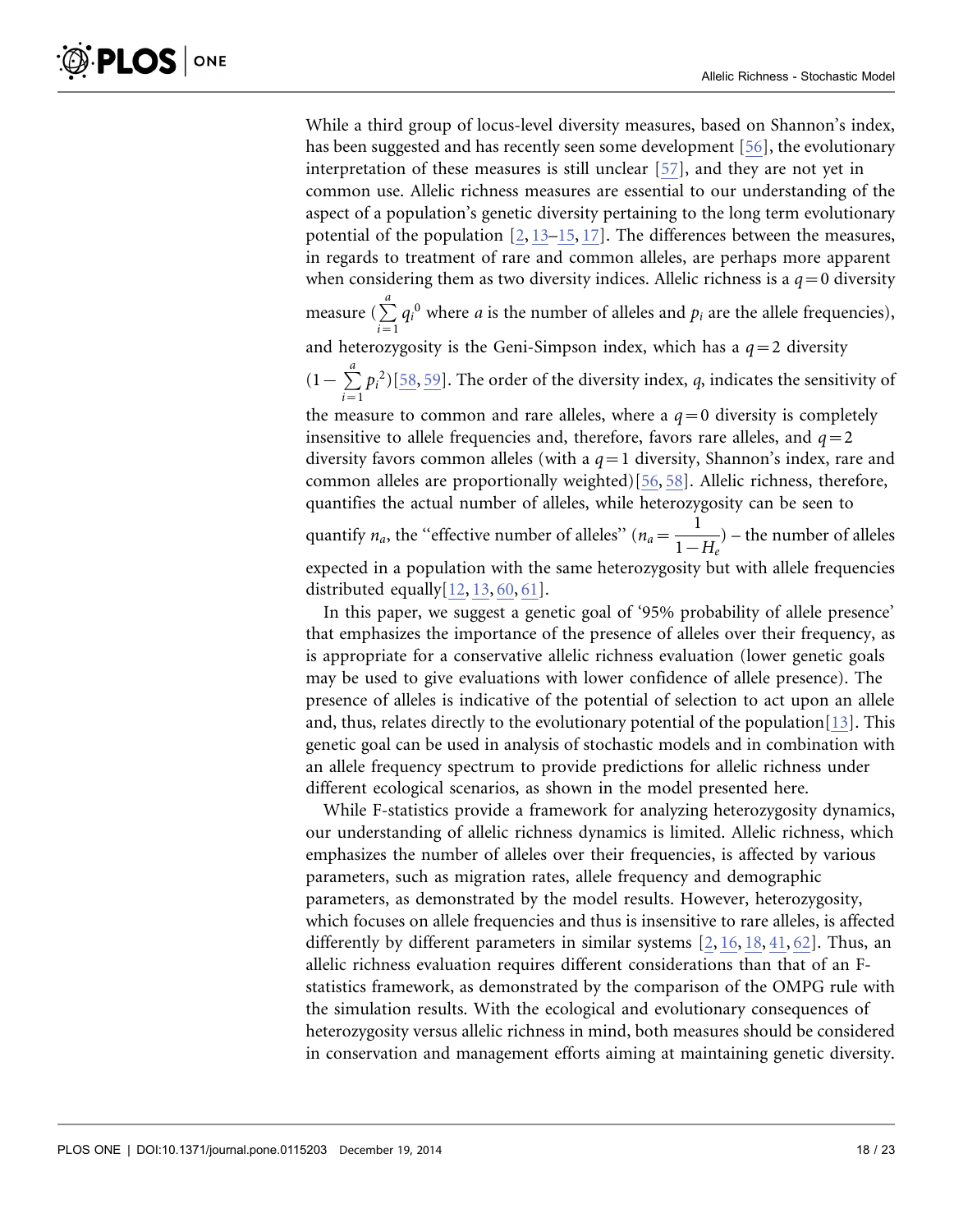### <span id="page-18-0"></span>Supporting Information

S1 Appendix. Migration patterns and allelic diversity. [doi:10.1371/journal.pone.0115203.s001](http://www.plosone.org/article/fetchSingleRepresentation.action?uri=info:doi/10.1371/journal.pone.0115203.s001) (DOCX)

S2 Appendix. Code for the simulations. [doi:10.1371/journal.pone.0115203.s002](http://www.plosone.org/article/fetchSingleRepresentation.action?uri=info:doi/10.1371/journal.pone.0115203.s002) (NB)

S3 Appendix. Generalization of the framework to include a simple one-generation founder event.

[doi:10.1371/journal.pone.0115203.s003](http://www.plosone.org/article/fetchSingleRepresentation.action?uri=info:doi/10.1371/journal.pone.0115203.s003) (DOCX)

S1 Fig. Mean allele frequencies at equilibrium ( $\overline{q_{equilibrium}}$ ) as a function of the number of migrants per generation (M). Solid lines indicate the estimation of the mean allele frequency ([equation 4\). Dashed lines indicate](#page-5-0)  $M_{mean}$  [thresholds.](#page-5-0) [Dashed-dotted lines indicate regression analysis results for the model](#page-5-0)  $Q(1-e^{-\alpha M})$ [; details in](#page-5-0) [S3 Table](#page-20-0)[.](#page-5-0) K = 200 [in blue;](#page-5-0) K = 400 [in red;](#page-5-0) K = 1000 [in blue.](#page-5-0) [A\)](#page-5-0)  $Q=0.02$ [; B\)](#page-5-0)  $Q=0.04$ [; C\)](#page-5-0)  $Q=0.1$ [; D\)](#page-5-0)  $Q=0.2$ [. Scenario parameters:](#page-5-0)  $N_0 = 5$ ,  $r = 0.01$ ,  $m = 0.05$ [. Error bars indicate the standard error of the mean.](#page-5-0) [doi:10.1371/journal.pone.0115203.s004](http://www.plosone.org/article/fetchSingleRepresentation.action?uri=info:doi/10.1371/journal.pone.0115203.s004) (TIFF)

S2 Fig. Mean allele frequencies at equilibrium  $(\overline{q_{equilibrium}})$  as a function of the number of migrants per generation (M). Solid lines indicate the estimation of the mean allele frequency ([equation 4\). Dashed lines indicate](#page-5-0)  $M_{mean}$  [thresholds.](#page-5-0) [Dashed-dotted lines indicate regression analysis results for the model](#page-5-0)  $Q(1-e^{-\alpha M})$ [; details in](#page-5-0) [S3 Table](#page-20-0)[.](#page-5-0) K = 200 [in blue;](#page-5-0) K = 400 [in red;](#page-5-0) K = 1000 [in blue.](#page-5-0) [A\)](#page-5-0)  $Q=0.02$ [; B\)](#page-5-0)  $Q=0.04$ [; C\)](#page-5-0)  $Q=0.1$ [; D\)](#page-5-0)  $Q=0.2$ [. Scenario parameters:](#page-5-0)  $N_0 = 5$ ,  $r = 0.05$ ,  $m = 0.05$ [. Error bars indicate the standard error of the mean.](#page-5-0) [doi:10.1371/journal.pone.0115203.s005](http://www.plosone.org/article/fetchSingleRepresentation.action?uri=info:doi/10.1371/journal.pone.0115203.s005) (TIFF)

S3 Fig. Mean allele frequencies at equilibrium  $(\overline{q_{equilibrium}})$  as a function of the number of migrants per generation (M). Solid lines indicate the estimation of the mean allele frequency ([equation 4\). Dashed lines indicate](#page-5-0)  $M_{mean}$  [thresholds.](#page-5-0) [Dashed-dotted lines indicate regression analysis results for the model](#page-5-0)  $Q(1-e^{-\alpha M})$ [; details in](#page-5-0) [S3 Table](#page-20-0)[.](#page-5-0) K = 200 [in blue;](#page-5-0) K = 400 [in red;](#page-5-0) K = 1000 [in blue.](#page-5-0) [A\)](#page-5-0)  $Q=0.02$ [; B\)](#page-5-0)  $Q=0.04$ [; C\)](#page-5-0)  $Q=0.1$ [; D\)](#page-5-0)  $Q=0.2$ [. Scenario parameters:](#page-5-0)  $N_0 = 5$ ,  $r = 0.1$ ,  $m = 0.05$ [. Error bars indicate the standard error of the mean.](#page-5-0) [doi:10.1371/journal.pone.0115203.s006](http://www.plosone.org/article/fetchSingleRepresentation.action?uri=info:doi/10.1371/journal.pone.0115203.s006) (TIFF)

**S4 Fig.** Mean allele frequencies at equilibrium ( $\overline{q_{equilibrium}}$ ) as a function of the number of migrants per generation (M). Solid lines indicate the estimation of the mean allele frequency ([equation 4\). Dashed lines indicate](#page-5-0)  $M_{mean}$  [thresholds.](#page-5-0) [Dashed-dotted lines indicate regression analysis results for the model](#page-5-0)  $Q(1-e^{-\alpha M})$ [; details in](#page-5-0) [S3 Table](#page-20-0)[.](#page-5-0) K = 200 [in blue;](#page-5-0) K = 400 [in red;](#page-5-0) K = 1000 [in blue.](#page-5-0) [A\)](#page-5-0)  $Q=0.02$ [; B\)](#page-5-0)  $Q=0.04$ [; C\)](#page-5-0)  $Q=0.1$ [; D\)](#page-5-0)  $Q=0.2$ [. Scenario parameters:](#page-5-0)  $N_0=10$ ,  $r=0.01$ ,  $m=0.05$ [. Error bars indicate the standard error of the mean.](#page-5-0) [doi:10.1371/journal.pone.0115203.s007](http://www.plosone.org/article/fetchSingleRepresentation.action?uri=info:doi/10.1371/journal.pone.0115203.s007) (TIFF)

S5 Fig. Mean allele frequencies at equilibrium  $(\overline{q_{equilibrium}})$  as a function of the number of migrants per generation (M). Solid lines indicate the estimation of the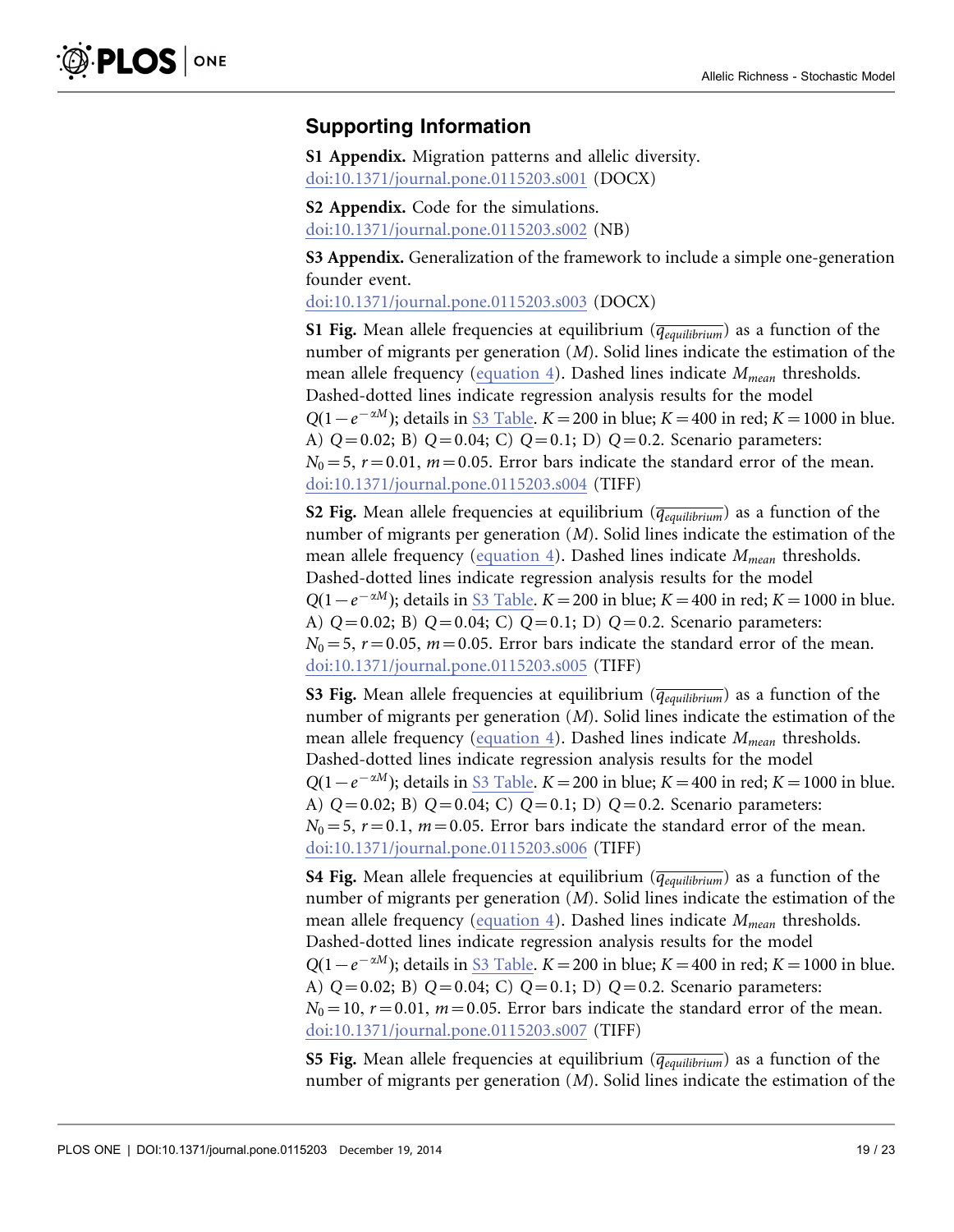<span id="page-19-0"></span>mean allele frequency ([equation 4\). Dashed lines indicate](#page-5-0)  $M_{mean}$  [thresholds.](#page-5-0) [Dashed-dotted lines indicate regression analysis results for the model](#page-5-0)  $Q(1-e^{-\alpha M})$ [; details in](#page-5-0) [S3 Table](#page-20-0)[.](#page-5-0) K = 200 [in blue;](#page-5-0) K = 400 [in red;](#page-5-0) K = 1000 [in blue.](#page-5-0) [A\)](#page-5-0)  $Q=0.02$ [; B\)](#page-5-0)  $Q=0.04$ [; C\)](#page-5-0)  $Q=0.1$ [; D\)](#page-5-0)  $Q=0.2$ [. Scenario parameters:](#page-5-0)  $N_0=10$ ,  $r=0.05$ ,  $m=0.05$ [. Error bars indicate the standard error of the mean.](#page-5-0) [doi:10.1371/journal.pone.0115203.s008](http://www.plosone.org/article/fetchSingleRepresentation.action?uri=info:doi/10.1371/journal.pone.0115203.s008) (TIFF)

**S6 Fig.** Mean allele frequencies at equilibrium  $(\overline{q_{equilibrium}})$  as a function of the number of migrants per generation (M). Solid lines indicate the estimation of the mean allele frequency ([equation 4\). Dashed lines indicate](#page-5-0)  $M_{mean}$  [thresholds.](#page-5-0) [Dashed-dotted lines indicate regression analysis results for the model](#page-5-0)  $Q(1-e^{-\alpha M})$ [; details in](#page-5-0) [S3 Table](#page-20-0)[.](#page-5-0) K = 200 [in blue;](#page-5-0) K = 400 [in red;](#page-5-0) K = 1000 [in blue.](#page-5-0) [A\)](#page-5-0)  $Q=0.02$ [; B\)](#page-5-0)  $Q=0.04$ [; C\)](#page-5-0)  $Q=0.1$ [; D\)](#page-5-0)  $Q=0.2$ [. Scenario parameters:](#page-5-0)  $N_0=10$ ,  $r=0.1$ ,  $m=0.05$ [. Error bars indicate the standard error of the mean.](#page-5-0) [doi:10.1371/journal.pone.0115203.s009](http://www.plosone.org/article/fetchSingleRepresentation.action?uri=info:doi/10.1371/journal.pone.0115203.s009) (TIFF)

S7 Fig. Mean allele frequencies at equilibrium  $(\overline{q_{eaulibrium}})$  as a function of the number of migrants per generation (M). Solid lines indicate the estimation of the mean allele frequency ([equation 4\). Dashed lines indicate](#page-5-0)  $M_{mean}$  [thresholds.](#page-5-0) [Dashed-dotted lines indicate regression analysis results for the model](#page-5-0)  $Q(1-e^{-\alpha M})$ [; details in](#page-5-0) [S3 Table](#page-20-0)[.](#page-5-0) K = 200 [in blue;](#page-5-0) K = 400 [in red;](#page-5-0) K = 1000 [in blue.](#page-5-0) [A\)](#page-5-0)  $Q=0.02$ [; B\)](#page-5-0)  $Q=0.04$ [; C\)](#page-5-0)  $Q=0.1$ [; D\)](#page-5-0)  $Q=0.2$ [. Scenario parameters:](#page-5-0)  $N_0$  = 20, r = 0.01, m = 0.05[. Error bars indicate the standard error of the mean.](#page-5-0) [doi:10.1371/journal.pone.0115203.s010](http://www.plosone.org/article/fetchSingleRepresentation.action?uri=info:doi/10.1371/journal.pone.0115203.s010) (TIFF)

S8 Fig. Mean allele frequencies at equilibrium ( $\overline{q_{equilibrium}}$ ) as a function of the number of migrants per generation (M). Solid lines indicate the estimation of the mean allele frequency ([equation 4\). Dashed lines indicate](#page-5-0)  $M_{mean}$  [thresholds.](#page-5-0) [Dashed-dotted lines indicate regression analysis results for the model](#page-5-0)  $Q(1-e^{-\alpha M})$ [; details in](#page-5-0) [S3 Table](#page-20-0)[.](#page-5-0) K = 200 [in blue;](#page-5-0) K = 400 [in red;](#page-5-0) K = 1000 [in blue.](#page-5-0) [A\)](#page-5-0)  $Q=0.02$ [; B\)](#page-5-0)  $Q=0.04$ [; C\)](#page-5-0)  $Q=0.1$ [; D\)](#page-5-0)  $Q=0.2$ [. Scenario parameters:](#page-5-0)  $N_0$  = 20,  $r$  = 0.05,  $m$  = 0.05[. Error bars indicate the standard error of the mean.](#page-5-0) [doi:10.1371/journal.pone.0115203.s011](http://www.plosone.org/article/fetchSingleRepresentation.action?uri=info:doi/10.1371/journal.pone.0115203.s011) (TIFF)

**S9 Fig.** Mean allele frequencies at equilibrium ( $\overline{q_{equilibrium}}$ ) as a function of the number of migrants per generation (M). Solid lines indicate the estimation of the mean allele frequency ([equation 4\). Dashed lines indicate](#page-5-0)  $M_{mean}$  [thresholds.](#page-5-0) [Dashed-dotted lines indicate regression analysis results for the model](#page-5-0)  $Q(1-e^{-\alpha M})$ [; details in](#page-5-0) [S3 Table](#page-20-0)[.](#page-5-0) K = 200 [in blue;](#page-5-0) K = 400 [in red;](#page-5-0) K = 1000 [in blue.](#page-5-0) [A\)](#page-5-0)  $Q=0.02$ [; B\)](#page-5-0)  $Q=0.04$ [; C\)](#page-5-0)  $Q=0.1$ [; D\)](#page-5-0)  $Q=0.2$ [. Scenario parameters:](#page-5-0)  $N_0$  = 20,  $r$  = 0.1,  $m$  = 0.05[. Error bars indicate the standard error of the mean.](#page-5-0) [doi:10.1371/journal.pone.0115203.s012](http://www.plosone.org/article/fetchSingleRepresentation.action?uri=info:doi/10.1371/journal.pone.0115203.s012) (TIFF)

S1 Table.  $M_{mean}$  and  $M_{presence}$  thresholds for different scenarios with deterministic migration pattern. Parameters: initial population size  $(N_0)$ ; growth rate  $(r)$ ; carrying capacity  $(K)$ ; source population allele frequency  $(Q)$ ; minimal number of migrants from source population to founded population required to reach mean allele frequency Q at equilibrium  $(M_{mean})$ ; minimal number of migrants from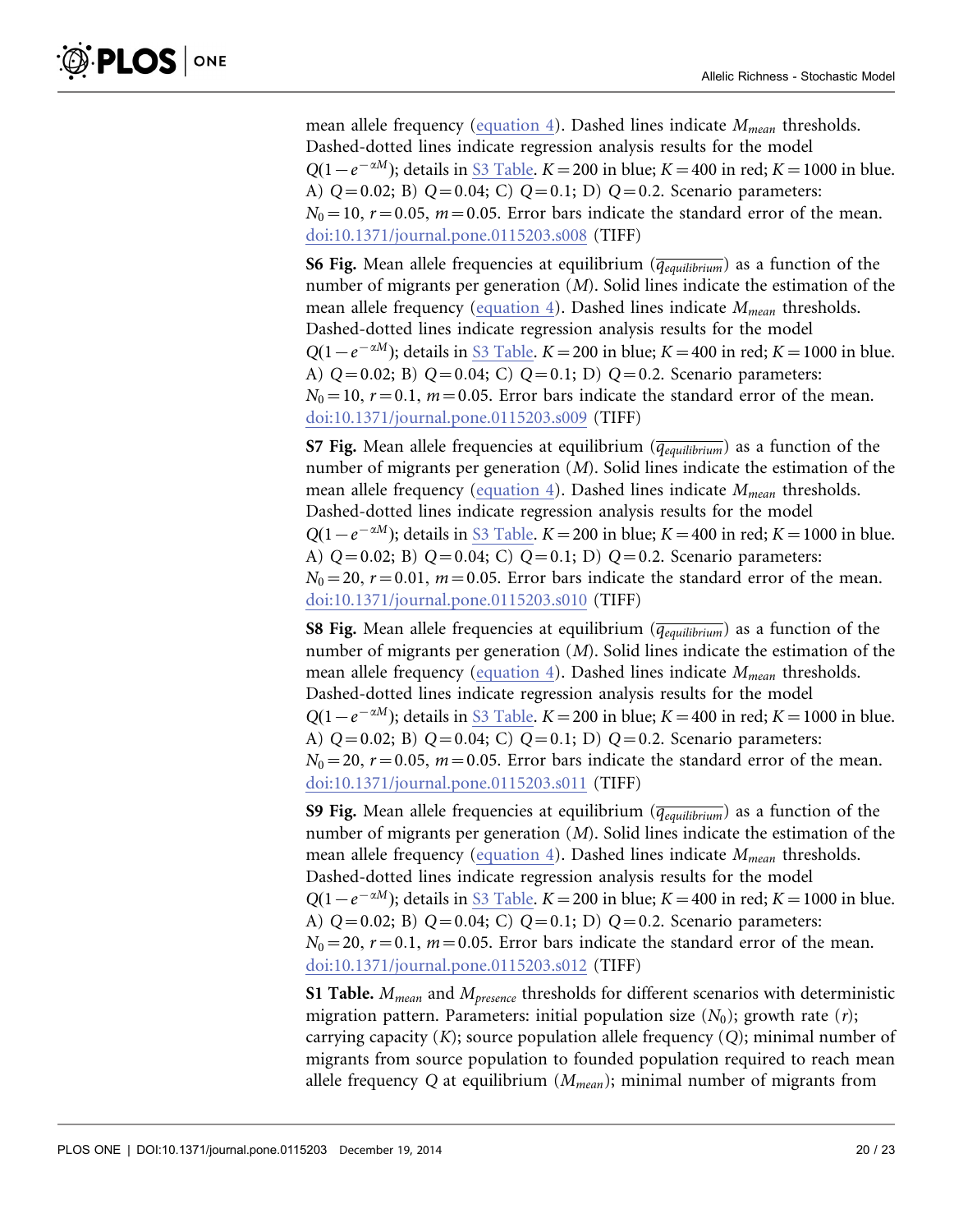<span id="page-20-0"></span>source population to founded population required to reach 95% probability of presence of the allele at equilibrium  $(M_{presence})$ . [doi:10.1371/journal.pone.0115203.s013](http://www.plosone.org/article/fetchSingleRepresentation.action?uri=info:doi/10.1371/journal.pone.0115203.s013) (DOCX)

S2 Table. Proportion of allelic richness recovered by gene flow and cut-off frequencies  $(Q_c)$  for deterministic migration pattern. Initial population size  $(N_0)$ ; growth rate  $(r)$ ; carrying capacity  $(K)$ ; migrants per generation from source population to founded population  $(M)$ ; cut-off frequency  $(Q<sub>c</sub>)$ ; source population allele frequency spectrum (defined by [equation 6\) with given](#page-7-0)  $\theta$  value. [doi:10.1371/journal.pone.0115203.s014](http://www.plosone.org/article/fetchSingleRepresentation.action?uri=info:doi/10.1371/journal.pone.0115203.s014) (DOCX)

**S3 Table.** Fitted regression models for  $Q(1-e^{-\alpha M})$  for mean allele frequency at equilibrium. Curves shown in S1-S9 Figs. [doi:10.1371/journal.pone.0115203.s015](http://www.plosone.org/article/fetchSingleRepresentation.action?uri=info:doi/10.1371/journal.pone.0115203.s015) (DOCX)

#### Acknowledgments

We wish to thank the anonymous reviewers for very constructive comments. This is publication 854 of the Mitrani Department of Desert Ecology, BGU.

#### Author Contributions

Conceived and designed the experiments: GG AT YZ SB. Performed the experiments: GG AT YZ SB. Analyzed the data: GG AT YZ SB. Contributed reagents/materials/analysis tools: GG AT YZ SB. Wrote the paper: GG AT YZ SB.

#### References

- 1. Hughes RA, Inouye BD, Johnson MTJ, Underwood N, Vellend M (2008) Ecological consequences of genetic diversity. Ecol Lett 11: 609–623.
- 2. Allendorf FW (1986) Genetic drift and the loss of alleles versus heterozygosity. Zoo Biol 5: 181–190.
- 3. Caballero A, García-Dorado A (2013) Allelic diversity and its implications for the rate of adaptation. Genetics 195: 1373–1384.
- 4. Toro M, Fernández J, Caballero A (2009) Molecular characterization of breeds and its use in conservation. Livest Sci 120: 174–195.
- 5. Vonholdt BM, Stahler DR, Smith DW, Earl DA, Pollinger JP, et al. (2008) The genealogy and genetic viability of reintroduced Yellowstone grey wolves. Mol Ecol 17: 252–274.
- 6. Andras J, Kirk N, Harvell C (2011) Range-wide population genetic structure of Symbiodinium associated with the Caribbean sea fan coral, Gorgonia ventalina. Mol Ecol 20: 2525–2542.
- 7. Reed DH, Frankham R (2003) Correlation between fitness and genetic diversity. Conserv Biol 17: 230-237.
- 8. Szulkin M, Bierne N, David P (2010) Heterozygosity-fitness correlations: a time for reappraisal. Evolution 64: 1202–1217.
- 9. Wright S (1921) Systems of mating. I. The biometric relations between parent and offspring. Genetics 6: 111–123.
- 10. Fisher R (1930) The genetical theory of natural selection. Oxford: Oxford University Press.
- 11. Wagner A (2008) Robustness and evolvability: a paradox resolved. Proc Biol Sci 275: 91–100.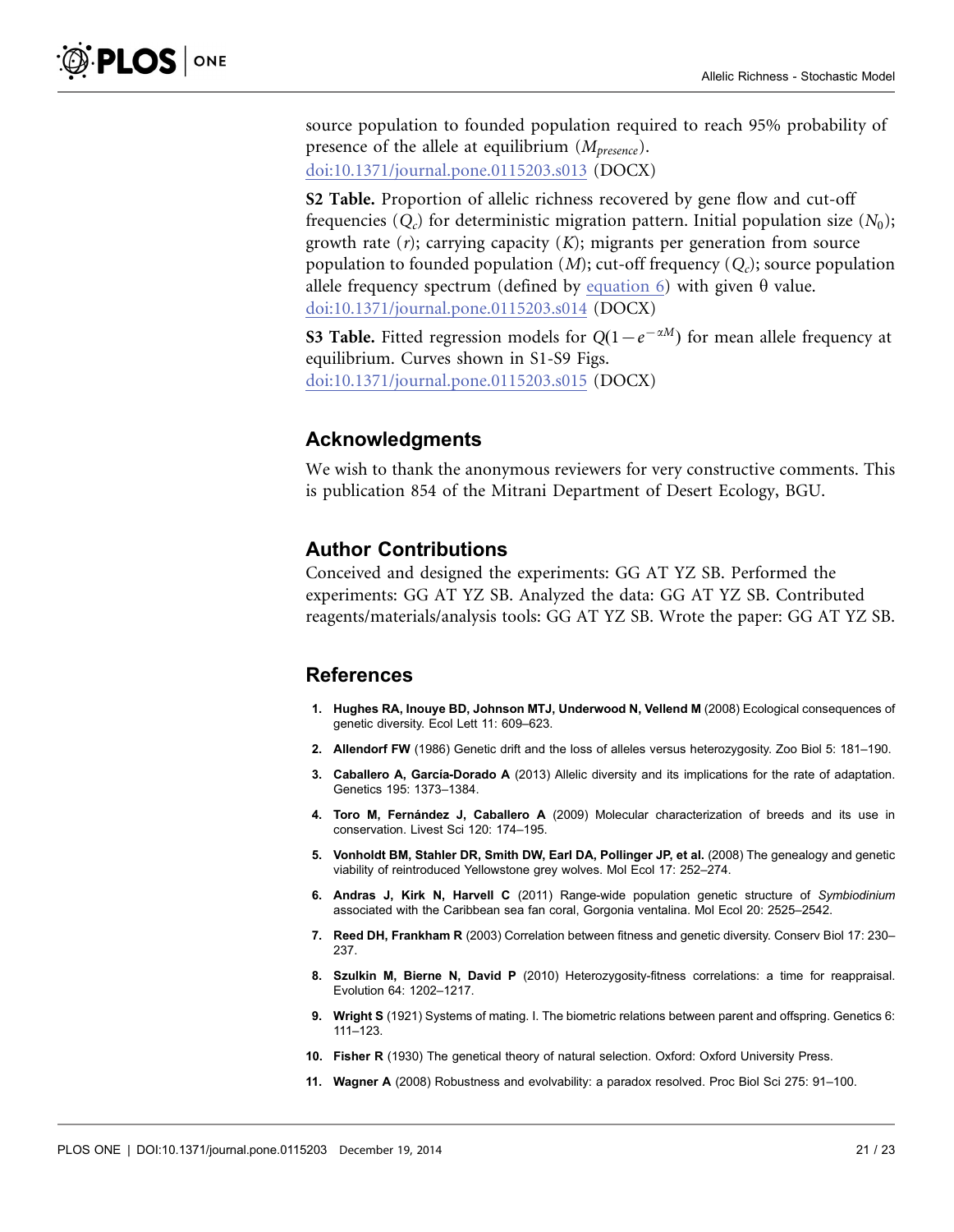- <span id="page-21-0"></span>12. Allendorf FW, Luikart GH, Aitken SN (2012) Conservation and the genetics of populations. West Sussex: Wiley-Blackwell.
- 13. Petit R, Mousadik A El, Pons O (1998) Identifying populations for conservation on the basis of genetic markers. Conserv Biol 12: 844–855.
- 14. Simianer H (2005) Using expected allele number as objective function to design between and within breed conservation of farm animal biodiversity. J Anim Breed Genet 122: 177–187.
- 15. Barker JSF (2001) Conservation and management of genetic diversity: a domestic animal perspective. Can J For Res 31: 588–595.
- 16. Mousadik A El, Agroforesterie L, Sciences F (1996) High level of genetic differentiation for allelic richness among populations of the argan tree [Argania spinosa (L.) Skeels] endemic to Morocco. Theor Appl Genet 92: 832–839.
- 17. Marshall DR, Brown AHD (1975) Optimum sampling strategies in genetic conservation. In: Frankel OH, Hawkes JG, editors. Crop genetic resources for today and tomorrow. Cambridge, UK: Cambridge University Press. pp.53–80.
- 18. Foulley J, Ollivier L (2006) Estimating allelic richness and its diversity. Livest Sci 101: 150–158.
- 19. Newman D, Pilson D (1997) Increased probability of extinction due to decreased genetic effective population size: experimental populations of Clarkia pulchella. Evolution (N Y) 51: 354–362.
- 20. Frankham R (1995) Conservation genetics. Annu Rev Genet 29: 305–327.
- 21. Mills LS, Allendorf FW (1996) The one migrant per generation rule in conservation and management. Conserv Biol 10: 1509–1518.
- 22. Kimura M, Ohta T (1971) Theoretical aspects of population genetics. Princeton, New Jersey: Princeton University Press.
- 23. Spieth PT (1974) Gene flow and genetic differentiation. Genetics 78: 961–965.
- 24. Wright S (1931) Evolution in Mendelian populations. Genetics 16: 97–159.
- 25. Kimura M, Weiss GH (1964) The stepping stone model of population structure and the decrease of genetic correlation with distance. Genetics 49: 561.
- 26. Nei M, Maruyama T, Chakraborty R (1975) The bottleneck effect and genetic variability in populations. Evolution (N Y) 29: 1–10.
- 27. Templeton A (1980) The theory of speciation via the founder principle. Genetics 94: 1011–1038.
- 28. Schoen DJ, Brown a H (1993) Conservation of allelic richness in wild crop relatives is aided by assessment of genetic markers. Proc Natl Acad Sci 90: 10623–10627.
- 29. Leberg P (2002) Estimating allelic richness: effects of sample size and bottlenecks. Mol Ecol 11: 2445– 2449.
- 30. Luikart G, Allendorf F, Cornuet J, Sherwin WB (1998) Distortion of allele frequency distributions provides a test for recent population bottlenecks. J Hered 89: 238–247.
- 31. Leberg PL (1992) Effects of population bottlenecks on genetic diversity as measured by allozyme electrophoresis. Evolution (N Y) 46: 477–494.
- 32. Zeng ZB, Cockerham CC (1990) Long-term response to artificial selection with multiple alleles—study by simulations. Theor Popul Biol 37: 254–272.
- 33. Robertson A (1960) A theory of limits in artificial selection. Proc R Soc 153: 234–249.
- 34. James J (1970) The founder effect and response to artificial selection. Genet Res 16: 241–250.
- 35. Hill WG, Rasbash J (2009) Models of long term artificial selection in finite population. Genet Res 48: 41.
- 36. Maruyama T, Fuerst P (1984) Population bottlenecks and nonequilibrium models in population genetics. I. Allele numbers when populations evolve from zero variability. Genetics 108: 745–763.
- 37. Watterson GA (1984) Allele frequencies after a bottleneck. Theor Popul Biol 26: 387–407.
- 38. Maruyama T, Fuerst P (1985) Population bottlenecks and nonequilibrium models in population genetics. II. Number of alleles in a small population that was formed by a recent bottleneck. Genetics 111: 675– 689.